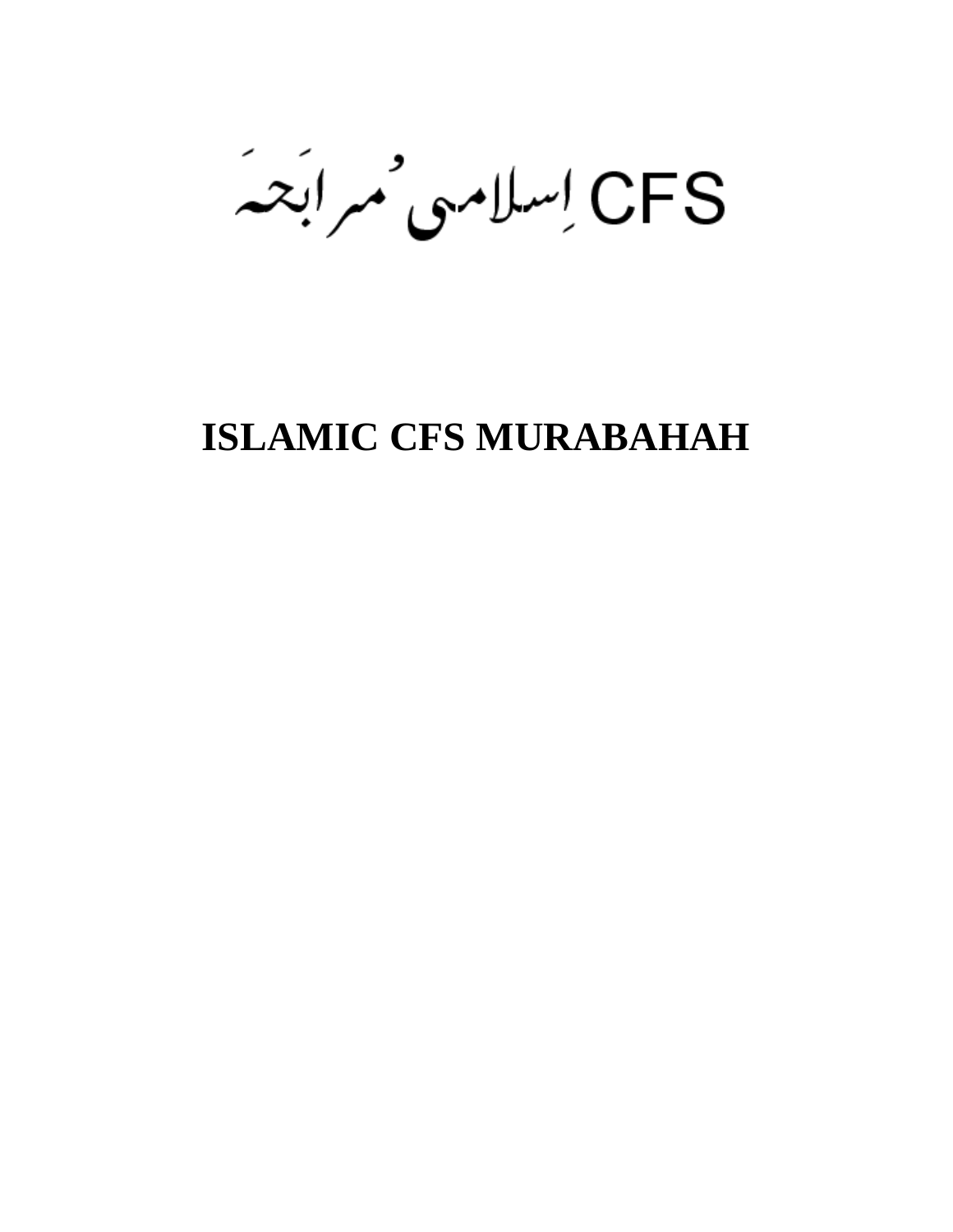#### **THIS MURABAHAH FACILITY AGREEMENT**

(this "Agreement") is made at \_\_\_\_\_on \_\_\_ day of \_\_\_\_\_ by and

#### **BETWEEN**

\_\_\_\_\_\_\_\_\_\_\_\_\_\_\_\_\_\_\_\_\_\_\_\_\_\_\_\_\_\_\_\_\_\_\_\_\_\_, (hereinafter referred to as the "Client" which expression shall where the context so permits mean and include its successors in interest and permitted assigns) of the one part

#### **AND**

\_\_\_\_\_\_\_\_\_\_\_\_\_\_\_\_\_\_\_\_\_\_\_\_\_\_\_\_\_\_\_\_\_\_\_\_\_\_, (hereinafter referred to as the "Institution" which expression shall where the context so permits mean and include its successors in interest and assigns) of the other part.

**IT IS AGREED BY THE PARTIES** as follows:

#### **1. PURPOSE AND DEFINITIONS**

- 1.01 This Agreement sets out the terms and conditions upon and subject to which the Institution has agreed to purchase the Equity from time to time from the Brokers and upon which the Institution has agreed to sell the same to the Client from time to time by way of Equity Murabahah facility.
- 1.02 In this Agreement, unless the context otherwise requires:

**"Act"** means the Banking Companies (Recovery of Loans, Advances, Credits and Finances) Act, 1997 or any statutory modification or re-promulgation thereof;

**"Agent"** means the person appointed under the terms of the Agency Agreement;

**"Agency Agreement"** means the Agency Agreement between the Institution and the Client as provided in the Murabahah Document # 2;

**"Business Day"** means a day on which the offices of the Institution are open for normal business in Pakistan;

**"Cost Price"** means the amount which may be incurred by and/or on behalf of the Institution for the acquisition of Equity plus all costs, duties, taxes and charges incidental to and connected with acquisition of Equity;

**"Contract Price"** means aggregate of Cost Price and a Profit of \_\_\_ percent calculated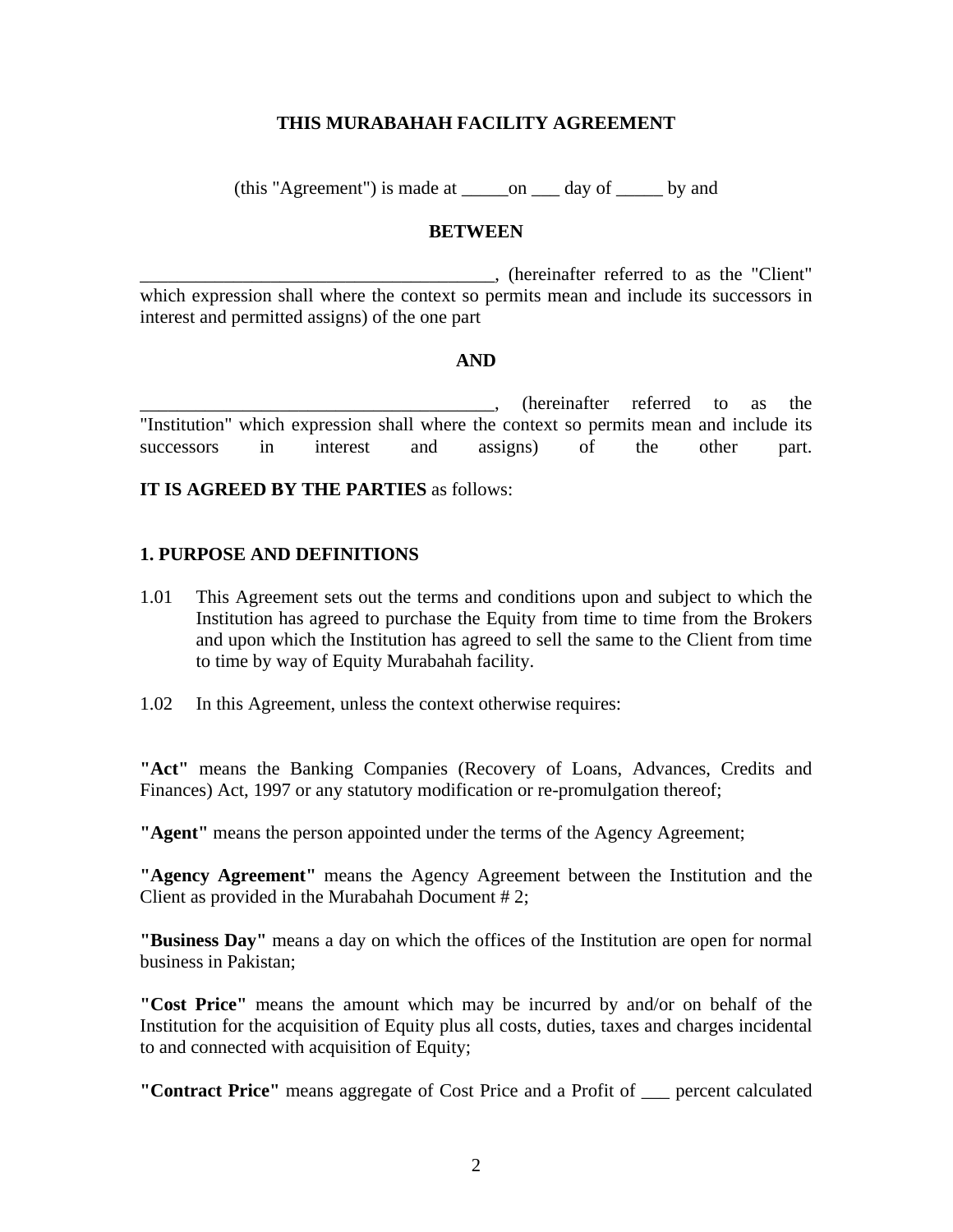thereon payable by the Client to the Institution for Equity as stipulated in Part-III of the Declaration (Murabahah Document # 5) to be issued by the Institution from time to time;

**"Declaration"** means Declaration as set out in Murabahah Document # 5;

**"Event of Default"** means any of the events or circumstances described in Clause 9 hereto;

**"Equity"** mean the Equity as may be specified in the Purchase Requisition(s) to be issued by the Client from time to time;

**"Indebtedness"** means any obligation of the Client for the payment or any sum of money due or, payable under this Agreement;

**"License"** means any license, permission, authorization, registration, consent or approval granted to the Client for the purpose of or relating to the conduct of its business;

**"Lien"** shall mean any mortgage, charge, pledge, hypothecation, security interest, lien, right of set-off, contractual restriction (such as negative covenants) and any other encumbrance;

**"Payment Date"** or **"Payment Dates"** means the respective dates for the payment of the installments of the Contract Price or part thereof by the Client to the Institution as specified in Murabahah Document # 6 hereto, or, if such respective due date is not a Business Day, the next Business Day;

**"Profit"** means any part of the Contract Price which is not a part of the Cost Price;

**"Parties"** mean the parties to this Agreement;

**"Principal Documents"** means this Agreement, the Agency Agreement; and the Security Documents;

**"Promissory Note"** is defined in Clause 3.02 and is negotiable only at the face value, if required;

**"Prudential Regulations"** means Prudential Regulations or other regulations as are notified from time to time by the SECP.

**"Purchase Requisition"** means a request from time to time by the Client to the Institution as per Murabahah Document # 3/1;

**"Receipt"** means a confirmation by the Client (as Agent of the Institution) of receipt of funds by the Broker for the supply of Equity Murabahah Document # 4.

**"Security Documents"** and "**Security**" is defined in Clause 3;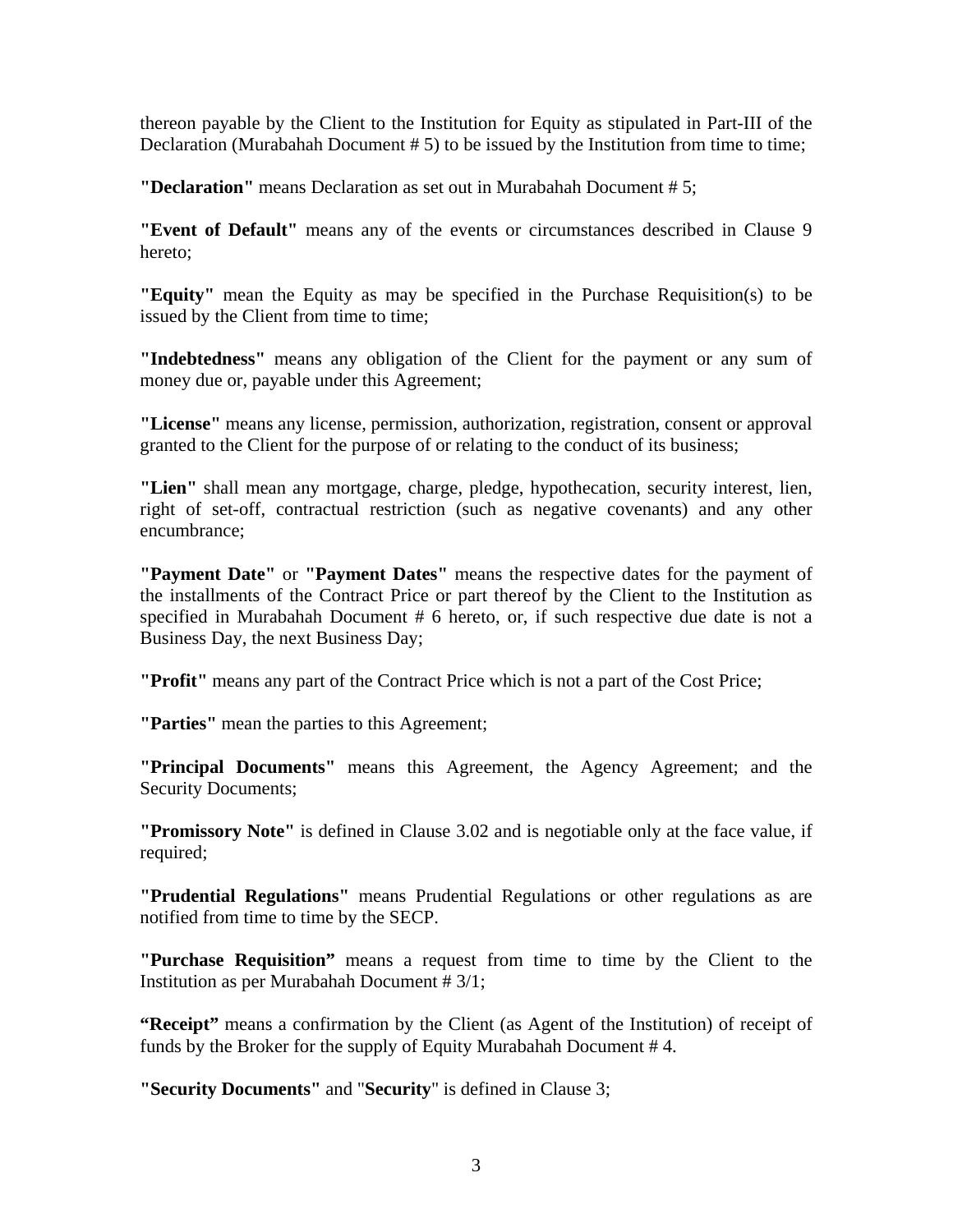**"Broker"** means the Broker from whom the Institution acquires Title to the Equity;

**"Secured Equity"** means (insert description of equity in respect of which charge/mortgage may be created) offered as security by the Client;

**"Rupees"** or "Rs." means the lawful currency of Pakistan;

**"SECP"** means the Securities and Exchange Commission of Pakistan;

**"Title"** means such title or other interest in the Equity as the Institution receives from the Broker;

**"Taxes"** includes all present and future taxes (including central excise duty and sales tax), levies, imposts, duties, stamp duties, penalties, fees or charges of whatever nature together with delayed payment charges thereon and penalties in respect thereof and

"**Taxation**" shall be construed accordingly;

**"Value Date"** means the date on which the Cost Price will be disbursed by the Institution as stated in the Purchase Requisition.

- 1.03 Clause headings and the table of contents are inserted for convenience of reference only and shall be ignored in the interpretation of this Agreement. In this Agreement, unless the context otherwise requires, references to Clauses and Murabahah Documents are to be construed as references to the clauses of, and Murabahah Documents to, this Agreement and references to this Agreement include its Murabahah Documents; words importing the plural shall include the singular and vice versa and reference to a person shall be construed as including references to an individual, firm, Institution, corporation, unincorporated body of persons or any state or any Agency thereof.
- 1.04 The recitals herein above and Murabahah Documents to this Agreement shall form an integral part of this Agreement.

## **2. SALE AND PURCHASE OF THE EQUITY**

2.01 The Institution agrees to sell the Equity to the Client to a maximum amount of Rs and the Client agrees to purchase the Equity from the Institution from time to time at the Contract Price. Upon receipt by the Institution of the Client's Purchase Requisition advising the Institution to purchase the Equity and making payment therefore, the Institution shall acquire the Equity either directly or through the Agent. The payment for such equity shall be made by the institution directly to the Broker on submission of Purchase Advice by the client/agent. The said Receipt shall be substantially in a form given in Murabahah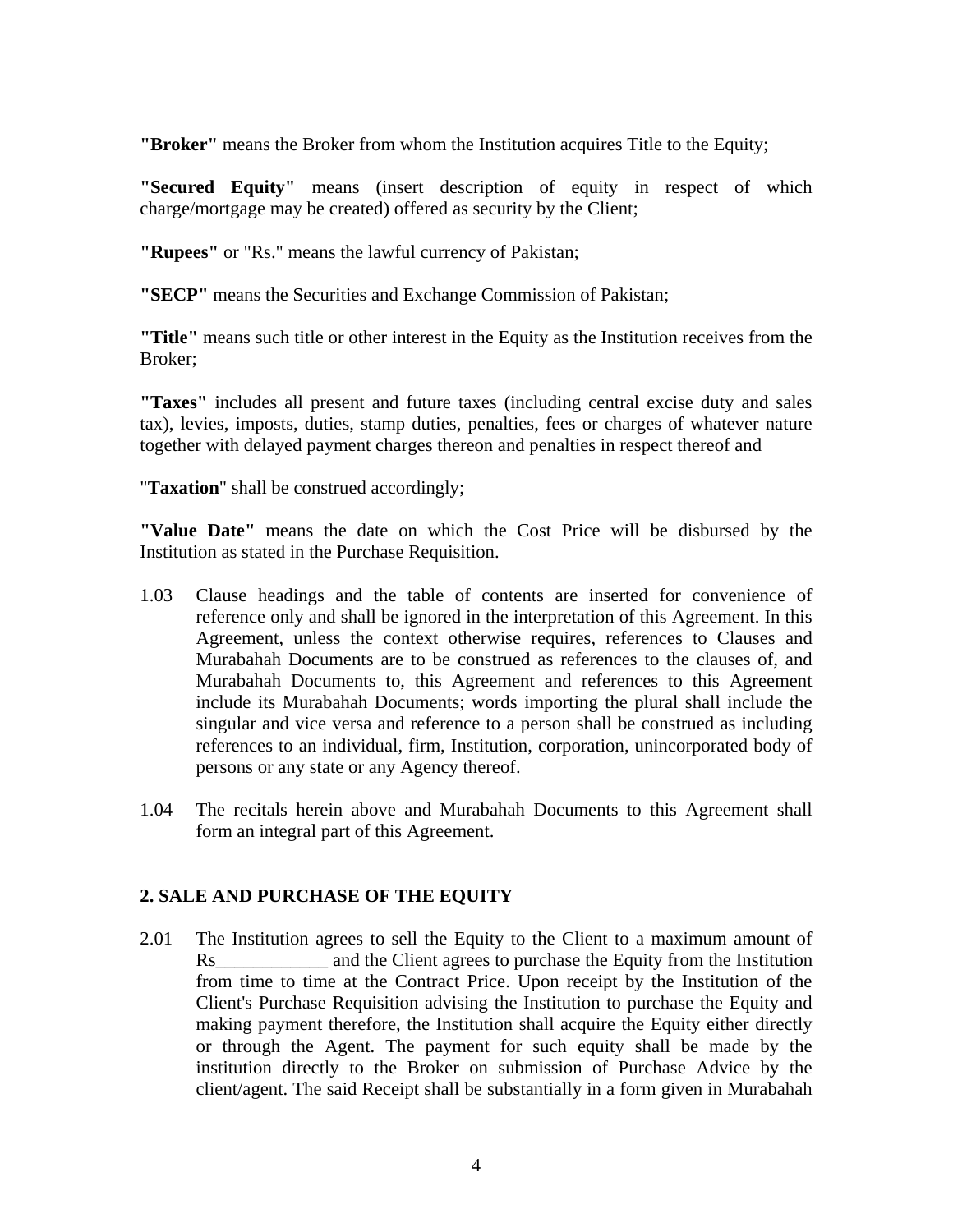Document # 4. (For making payment to the Broker the bank should prepare a Pay Order/Cross cheque, etc in the name of Broker that should be handed over to him through client/agent. The Broker should issue invoice in the name of Bank Account Client e.g. '1st Islamic Bank – ABC Company'. This way, the problem of claiming Sales or other Taxes Refund could be solved easily).

- 2.02 Upon receipt of purchase of Equity by the Institution, directly or through an Agent, from the Broker, the Equity shall be at the risk and cost of the Institution until such time that these Equity are sold to the Client, to be evidenced by the acceptance, duly signed and endorsed by the Institution in Part-III of the Declaration.
- 2.03 After the purchase of Equity by the Institution, the Client shall offer to purchase the Equity from the Institution at the Contract Price in the manner provided in the Part-II of the Declaration.
- 2.04 The Client's purchase of Equity from the Institution shall be effected by the exchange of an offer and acceptance between the Client and the Institution as stipulated in the Declaration.

## **3. SECURITY**

3.01 As security for the indebtedness of the Client under this Agreement, the Client shall: -

**(a)** Furnish to the Institution collateral(s)/security(ies), substantially in the form and substance attached hereto as Murabahah Document # 7;

**(b)** Execute such further deeds and documents as may from time to time be required by the Institution for the purpose of more fully securing and or perfecting the security created in favour of the Institution; and

**(c)** Create such other securities to secure the Client's obligations under the Principal Documents as the parties hereto, may by mutual consent agree from time to time.

(The above are hereinafter collectively referred to as the "**Security**").

3.02 In addition to above, the Client shall execute a demand promissory note in favour of the Institution for the amount of the Contract Price (the "Promissory Note");

(The **Security** and the Promissory Note are hereinafter collectively referred to as the "**Security Documents**").

#### **4. FEES AND EXPENSES**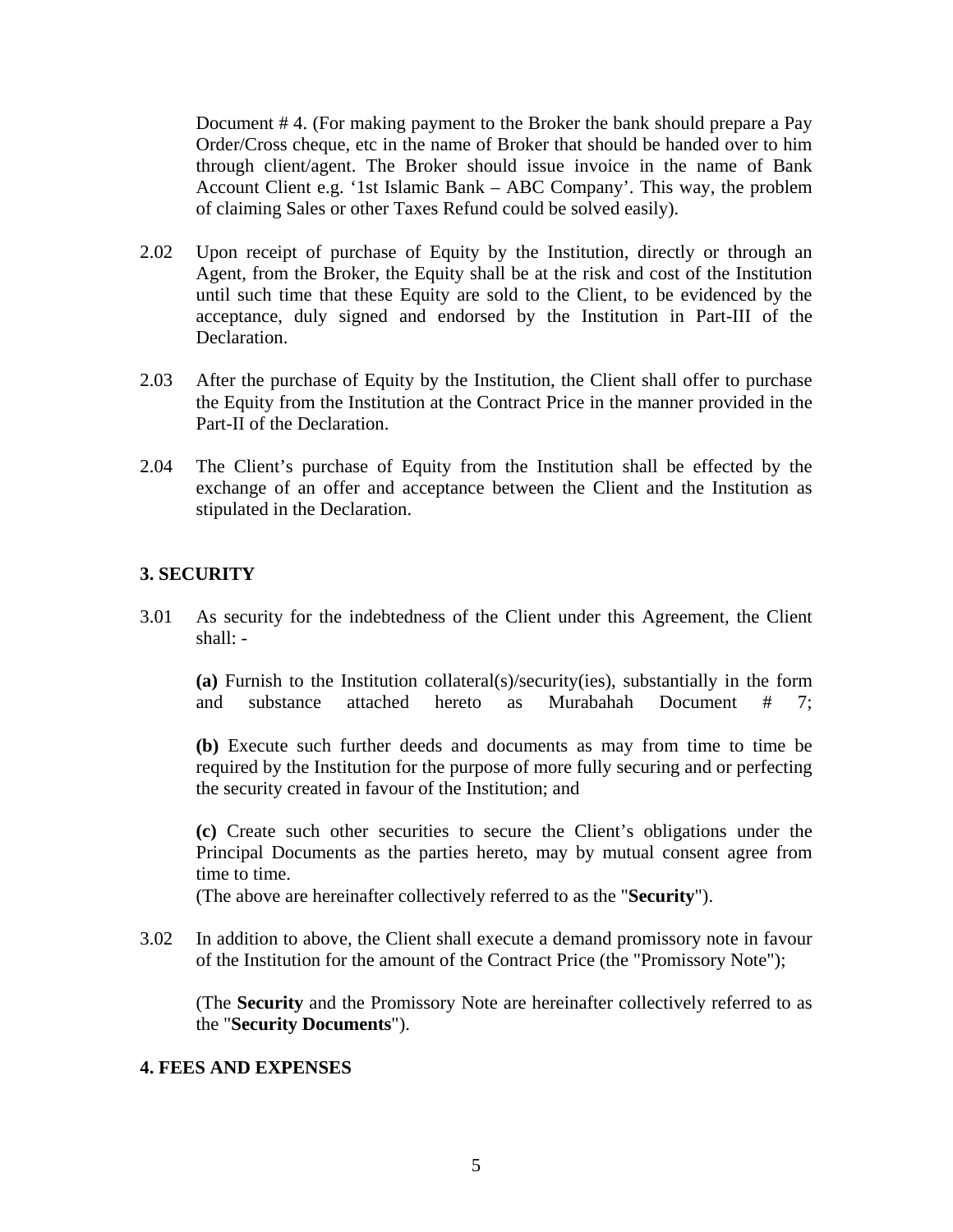The Client shall pay to the Institution on demand within 15 days of such demand being made, all expenses (including legal and other ancillary expenses) incurred by the Institution in connection with the negotiation, preparation and execution of the Principal Documents and of amendment or extension of or the granting of any waiver or consent under the Principal Documents.

#### **5. PAYMENT OF CONTRACT PRICE**

- 5.01 All payments to be made by the Client under this Agreement shall be made in full, without any set-off, roll over or counterclaim whatsoever, on the due date and when the due date is not a Business Day, the following Business Day and save as provided in Clause 5.02, free and clear of any deductions or withholdings, to a current account of the Institution as may be notified from time to time, and the Client will only be released from its payment obligations hereunder by paying sums due into the aforementioned account.
- 5.02 If at any time the Client is required to make any non refundable and nonadjustable deduction or withholding in respect of Taxes from any payment due to the Institution under this Agreement, the sum due from the Client in respect of such payment shall be increased to the extent necessary to ensure that, after the making of such deduction or withholding, the Institution receives on the Payment Date, a net sum equal to the sum which it would have received had no such deduction or withholding been required to be made and the Client shall indemnify the Institution against any losses or costs incurred by the Institution by reason of any failure of the Client to make any such deduction or withholding. The Client shall promptly deliver to the Institution any receipts, certificates or other proof evidencing the amounts (if any) paid or payable in respect of any deduction or withholding as aforesaid.

#### **6. REPRESENTATIONS AND WARRANTIES**

**a.** The Client warrants and represents to the Institution that:

**b.** The execution, delivery and performance of the Principal Documents by the Client will not

**(i)** contravene any existing law, regulations or authorization to which the Client is subject

**(ii)** result in any breach of or default under any agreement or other instrument to which the Client is a party or is subject to, or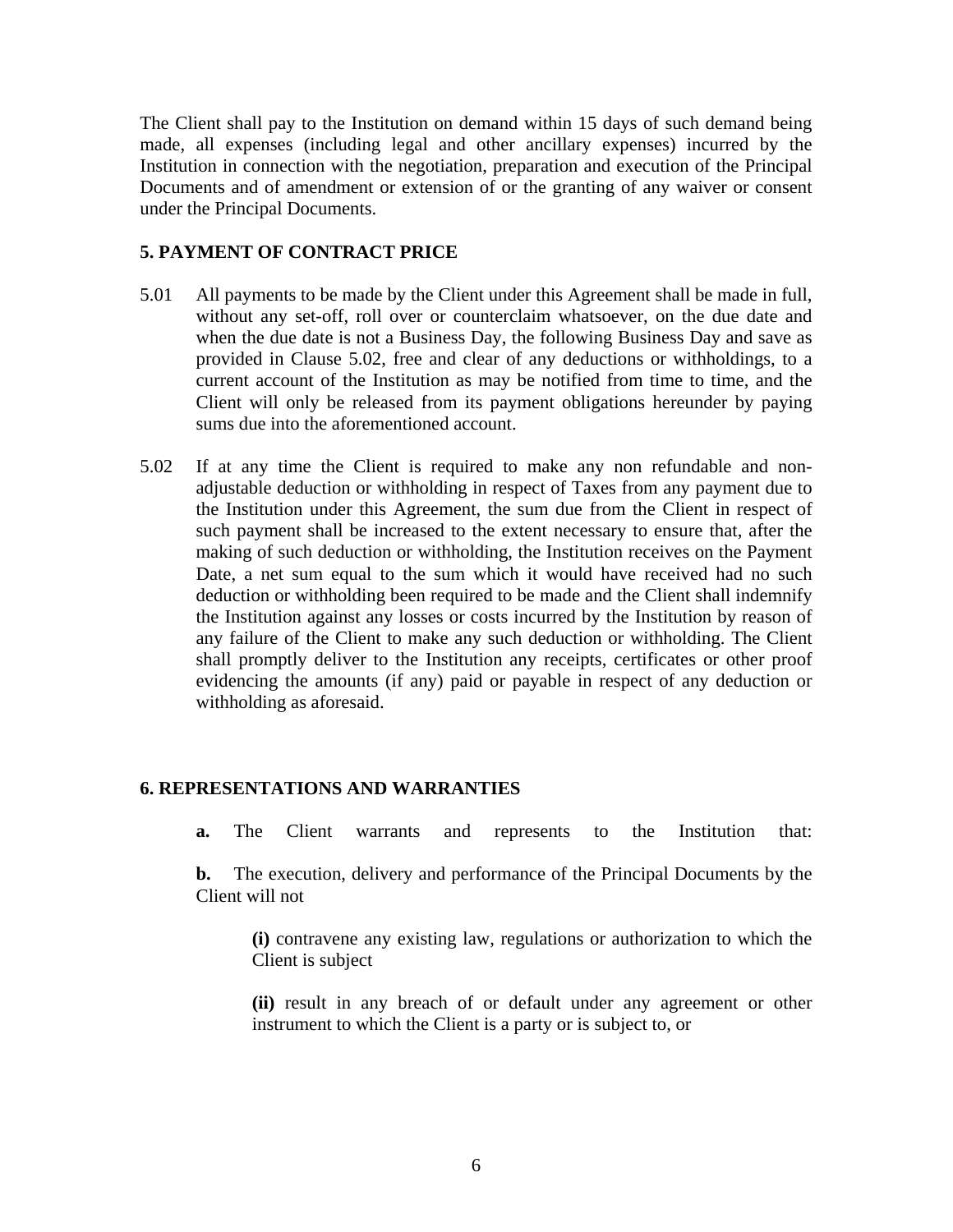**(iii)** contravene any provision of the constitutive documents of the Client or any resolutions adopted by the board of directors or members of the Client;

**c.** The financial statements submitted together with the notes to the accounts and all contingent liabilities and equity that are disclosed therein represent a true and fair financial position of the business and to the best of the knowledge of the client, its directors and principal officers, there are no material omissions and/or misrepresentations;

**d.** All requisite corporate and regulatory approvals required to be obtained by the Client in order to enter into the Principal Documents are in full force and effect and such approvals permit the Client, inter alia, to obtain financial facilities under this Agreement and perform its obligations hereunder and that the execution of the Principal Documents by the Client and the exercise of its rights and performance of its obligations hereunder, constitute private and commercial acts done for private and commercial purposes;

**e.** No material litigation, arbitration or administrative proceedings is pending or threatened against the Client or any of its equity;

**f.** It shall inform the Institution within business days of an event or happening which may have an adverse effect on the financial position of the company, whether such an event is recorded in the financial statements or not as per applicable International Accounting Standards.

## **7. UNDERTAKING**

The Client covenants to and undertakes with the Institution that so long as the Client is indebted to the Institution in terms of this Agreement:

- **(a)** It shall inform the Institution of any Event of Default or any event, which with the giving of notice or lapse of time or both would constitute an Event of Default forthwith upon becoming aware thereof;
- **(b)** It shall provide to the Institution, upon written request, copies of all contracts, agreements and documentation relating to the purchase of the Equity;
- **(c)** The Client shall do all such things and execute all such documents which in the judgment of the Institution may be necessary to; (i) enable the Institution to assign or otherwise transfer the liability of the Client in respect of the Contract Price to any creditor of the Institution or to any third party as the Institution may deem fit at its absolute discretion; (ii) create and perfect the Security; (iii) maintain the Security in full force and effect at all times including the priority thereof; (iv) maintain, insure and pay all Taxes assessed in respect of the Secured Equity and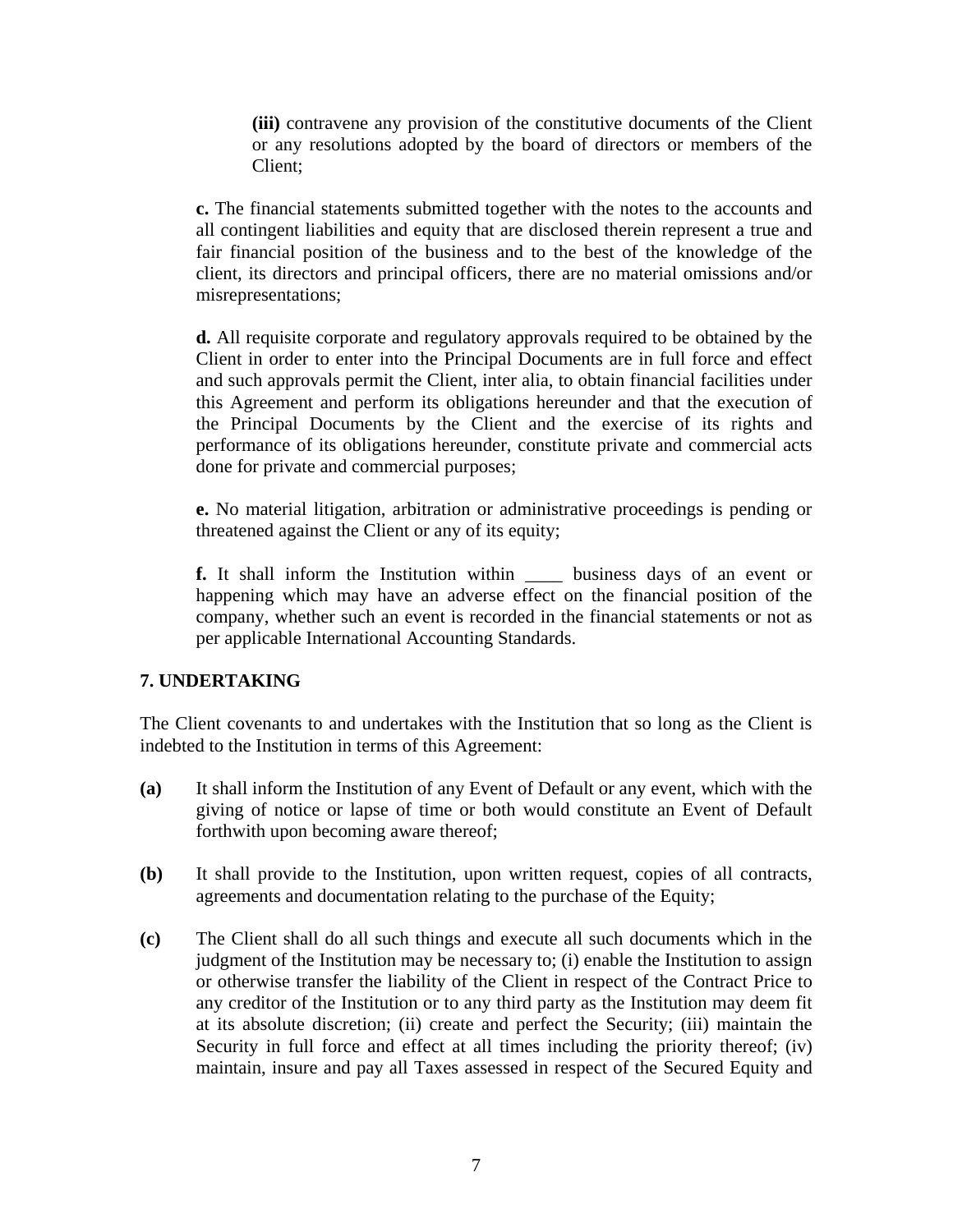protect and enforce its rights and title, and the rights of the Institution in respect of the Secured Equity, and; (v) preserve and protect the Secured Equity.

The Client shall at its own expense cause to be delivered to the Institution such other documentation and legal opinion(s) as the Institution may reasonably require from time to time in respect of the foregoing;

- **(d)** It will satisfactorily insure all its insurable equity with reputable companies offering protection under the Islamic concept of Takaful. The Secured Equity shall be comprehensively insured (with a reputable insurance company to the satisfaction of the Institution) against all insurable risks, which may include fire, arson, theft, accidents, collision, body and engine damage, vandalism, riots and acts of terrorism, and to assign all policies of insurance in favour of the Institution to the extent of the amount from time to time due under this Agreement, and to cause the notice of the interest of the Institution to be noted on the policies of insurance, and to punctually pay the premium due for such insurances and to contemporaneously therewith deliver the premium receipts to the Institution. Should the Client fail to insure or keep insured the Secured Equity and/or to deliver such policies and premium receipts to the Institution, then it shall be lawful for the Institution, but not obligatory, to pay such premia and to keep the Secured Equity so insured and all cost charges and expenses incurred by it for the purpose shall be charged to and paid by the Client as if the same were part of the Indebtedness. The Client expressly agrees that the Institution shall be entitled to adjust, settle or compromise any dispute with the insurance company(ies) and the insurance arising under or in connection with the policies of insurance and such adjustments/compromises or settlements shall be binding on the Client and the Institution shall be entitled to appropriate and adjust the amount, if any received, under the aforesaid policy or policies towards part or full satisfaction of the Client's indebtedness arising out of the above arrangements and the Client shall not raise any question or objection that larger sums might or should have been received under the aforesaid policy nor the Client shall dispute its liability(ies) for the balance remaining due after such payment/adjustment;
- **(e)** Except as required in the normal operation of its business, the Client shall not, without the written consent of the Institution, sell, transfer, lease or otherwise dispose of all or a sizeable part of its equity, or undertake or permit any merger, consolidation, dismantling or re organization which would materially affect the Client's ability to perform its obligations under any of the Principal Documents;
- **(f)** The Client shall not (and shall not agree to), except with the written consent of the Institution, create, incur, assume or suffer to exist any Lien whatsoever upon or with respect to the Secured Equity and any other equity and properties owned by the Client which may rank superior, pari passu or inferior to the security created or to be created in favour of the Institution pursuant to the Principal Documents;
- **(g)** It than by performance), amendment or waiver or indulgence under any material provision of any of the Principal Documents;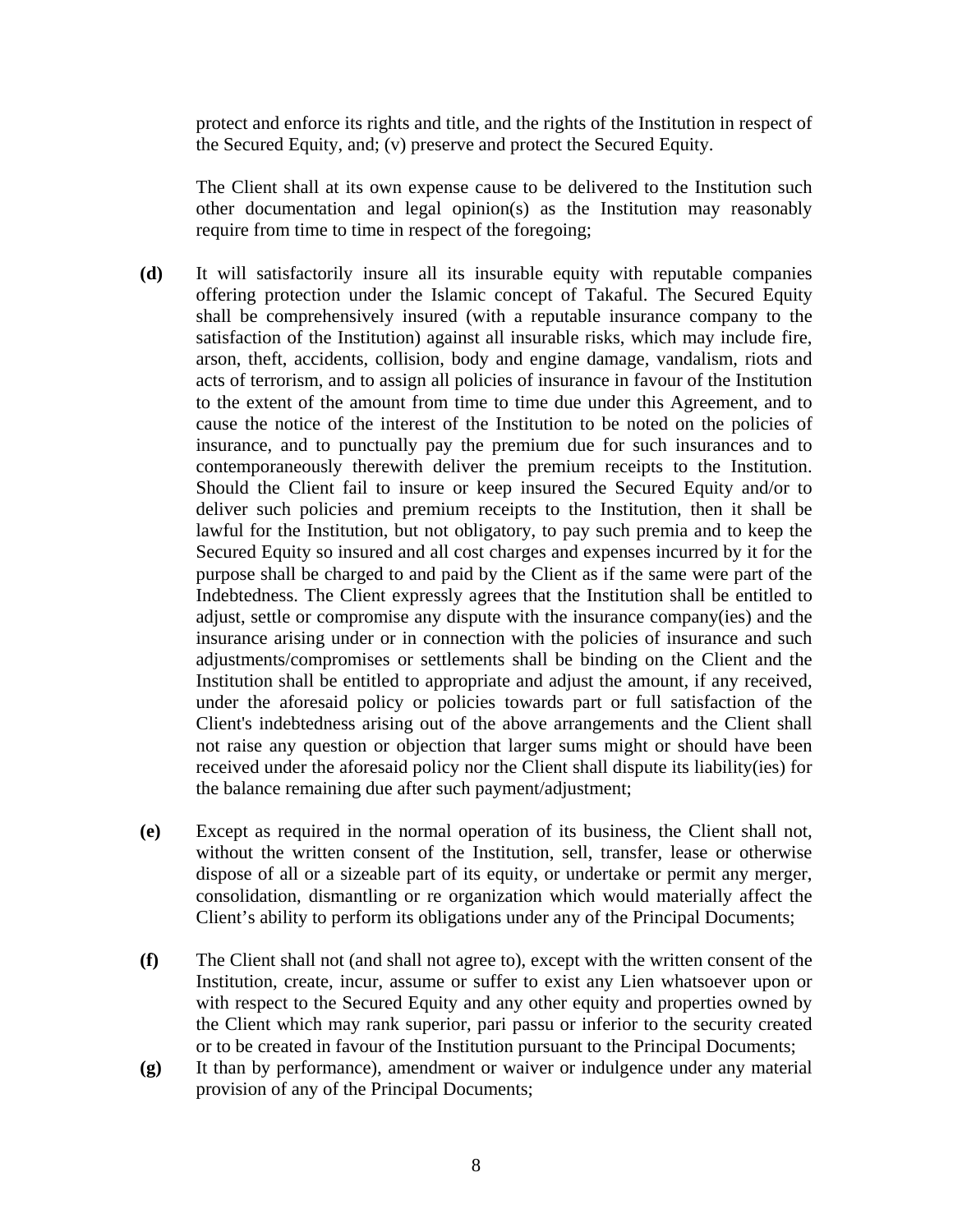**(i)** Any event or factor, any litigation or proceedings pending or threatened against the Client which could materially and adversely affect or be likely to materially and adversely affect:

- **(a)** the financial condition of the Client;
- **(b)** business or operations of the Client; and
- **(c)** he Client's ability to meet its obligations when due under any of the principal Documents;
- **(ii)** Any change in the directors of the Client;

**(iii)** Any actual or proposed termination, rescission, discharge (otherwise than by performance), amendment or waiver or indulgence under any material provision of any of the Principal Documents;

**(iv)** Any material notice or correspondence received or initiated by the Client relating to the License, consent or authorization necessary for the performance by the Client of its obligations under any of the Principal Documents.

#### **8. CONDITIONS PRECEDENT**

8.01 The obligation of the Institution to pay the Cost Price shall be subject to the receipt by the Institution (in form and substance acceptable to the Institution) at least \_\_\_ Business Days prior to the Value Date of:

**(i)** Documentary evidence that:

**(a)** This Agreement and the Agency Agreement (should the Institution appoint the Client as its Agent) have been executed and delivered by the Client;

**(b)** The Client's representatives are duly empowered to sign the Principal Documents for and on behalf of the Client and to enter into the covenants and undertakings set out herein or which arise as a consequence of the Client entering into the Principal Documents;

**(c)** The Client has taken all necessary steps and executed all documents required under or pursuant to the Principal Documents or any documents creating or evidencing the Security in favour of the Institution and has perfected the Security as required by the Institution.

**(ii)** Certified copy of the Memorandum and Articles of Association of the Client.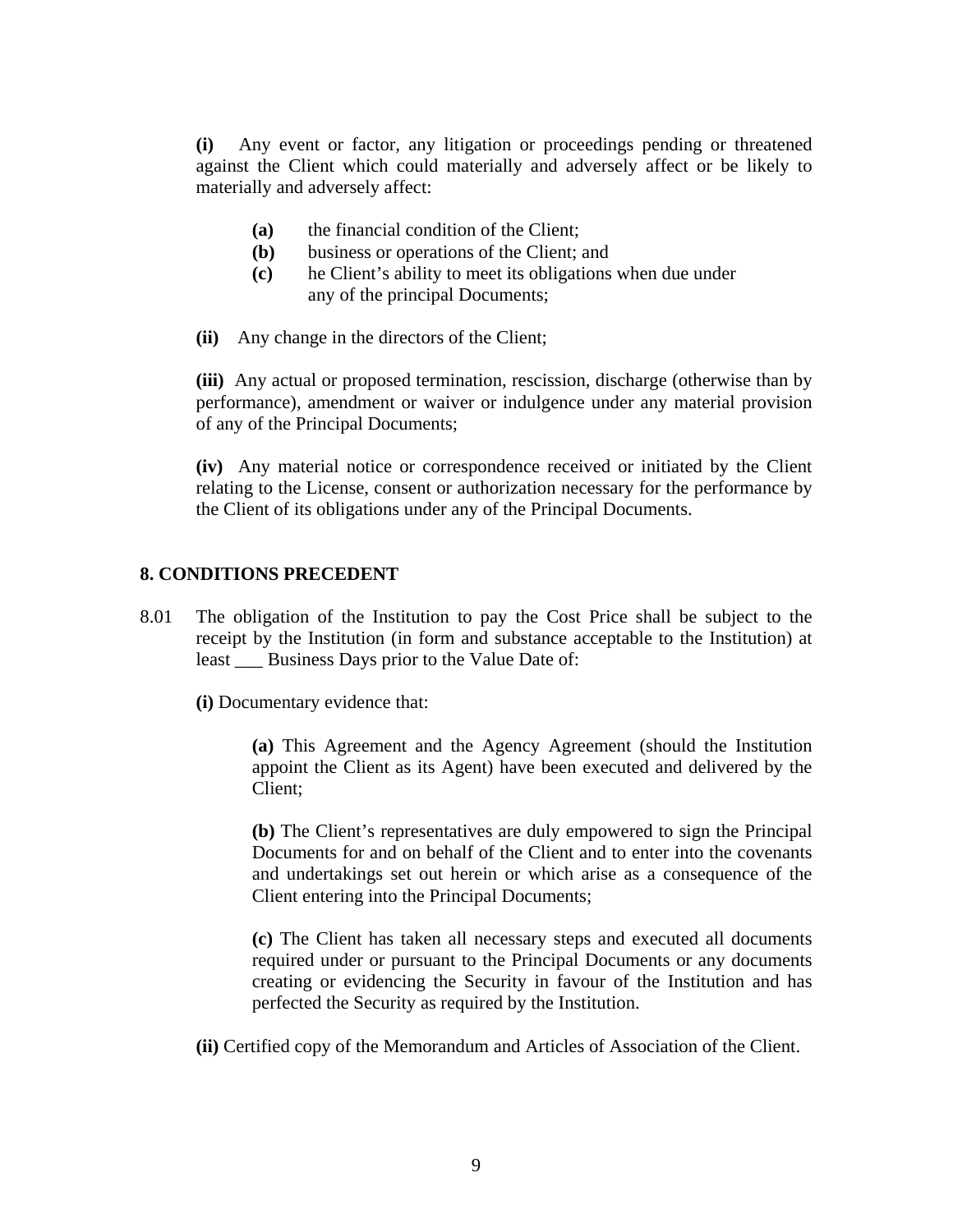**(iii)** Certified copies of the Client's audited financial statements for the last \_\_\_\_ year.

**(iv)** The Purchase Requisition.

8.02 The obligation of the Institution to pay the Cost Price on the Value Date shall be further subject to the fulfillment of the following conditions (as shall be determined by the Institution in its sole discretion):

**(a)** The payment of Cost Price by the Institution to the Broker on the Value Date shall not result in any breach of any law or existing agreement;

**(b)** The Security has been validly created, perfected and is subsisting in terms of this Agreement;

**(c)** The Institution has received such other documents as it may reasonably require in respect of the payment of the Cost Price;

**(d)** No event or circumstance which constitutes or which with the giving of notice or lapse of time or both, would constitute an Event of Default shall have occurred and be continuing or is likely to occur and that the payment of the Cost Price shall not result in the occurrence of any Event of Default;

**(e)** Delivery by the Client to the Institution of a true and complete extract of all relevant parts of the minutes of a duly convened meeting of its Board of Directors approving the Principal Documents and granting the necessary authorizations for entering into, execution and delivery of the Principal Documents which shall be duly signed and certified by the person authorized by the Board for this purpose;

**(f)** All fees, commission, expenses required to be paid by the Client to the Institution have been received by the Institution.

8.03 Any condition precedent set forth in this Clause 8 may be waived and or modified by the mutual written consent of the parties hereto.

#### **9. EVENTS OF DEFAULT**

9.01 There shall be an Event of Default if in the opinion of the Institution

**(a)** Any representation or warranty made or deemed to be made or repeated by the Client in or pursuant to the Principal Documents or in any document delivered under this Agreement is found to be incorrect;

**(b)** Any Indebtedness of the Client to the Institution in excess of Rs.\_\_\_\_\_\_\_\_\_/- (Rupees \_\_\_\_\_\_\_\_\_\_\_\_\_\_\_\_\_\_\_\_\_\_\_\_\_\_ only) is not paid when due or becomes due or capable of being declared due prior to its stated maturity;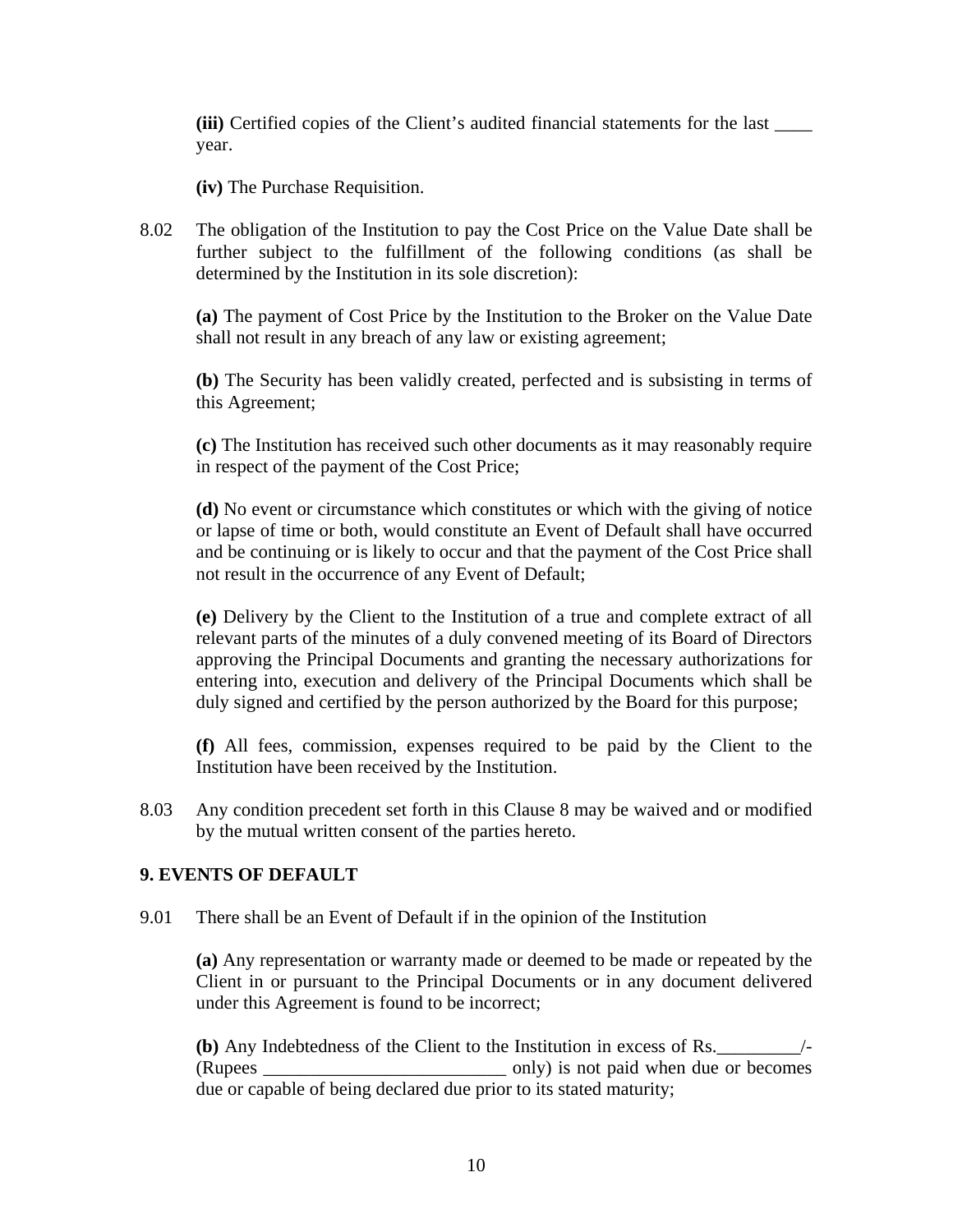9.02 Notwithstanding anything contained herein, the Institution may without prejudice to any of its other rights, at any time after the happening of an Event of Default by notice to the Client declare that entire amount by which the Client is indebted to the Institution shall forthwith become due and payable.

# **10. PENALTY**

- 10.1. Where any amount is required to be paid by the Client under the Principal Documents on a specified date and is not paid by that date, or an extension thereof, permitted by the Institution without any increase in the Contract Price, the Client hereby undertakes to pay directly to the Charity Fund, constituted by the Institution, a sum calculated @ ------% per annum for the entire period of default, calculated on the total amount of the obligations remaining un-discharged. The Charity Fund shall be used at the absolute discretion of the Institution, exclusively for the purposes of approved charity.
- 10.2. In case (i) any amount(s) referred to in clause 10.01 above, including the amount undertaken to be paid directly to the Charity Fund, by the Client, is not paid by him, or (ii) the Client delays the payment of any amount due under the Principal Documents and/ or the payment of amount to the Charity Fund as envisaged under Clause 10.01 above, as a result of which any direct or indirect costs are incurred by the Institution, the Institution shall have the right to approach a competent Court (i) for recovery of any amounts remaining unpaid as well as (ii) for imposing of a penalty on the Client. In this regard the Client is aware and acknowledges that notwithstanding the amount paid by the Client to the Charity Fund of the Institution, the Court has the power to impose penalty, at its discretion, and from the amount of such penalty, a smaller or bigger part, depending upon the circumstances, can be awarded as solatium to the Institution, determined on the basis of direct and indirect costs incurred, other than the opportunity cost.

#### **11. INDEMNITIES**

The Client shall indemnify the Institution against any expense which the Institution shall prove as rightly incurred by it as a consequence of

**(a)** the occurrence of any Event of Default,

**(b)** the purchase and sale of Equity or any part thereof by the Client or the ownership thereof, and

**(c)** any misrepresentation.

#### **12. SET-OFF**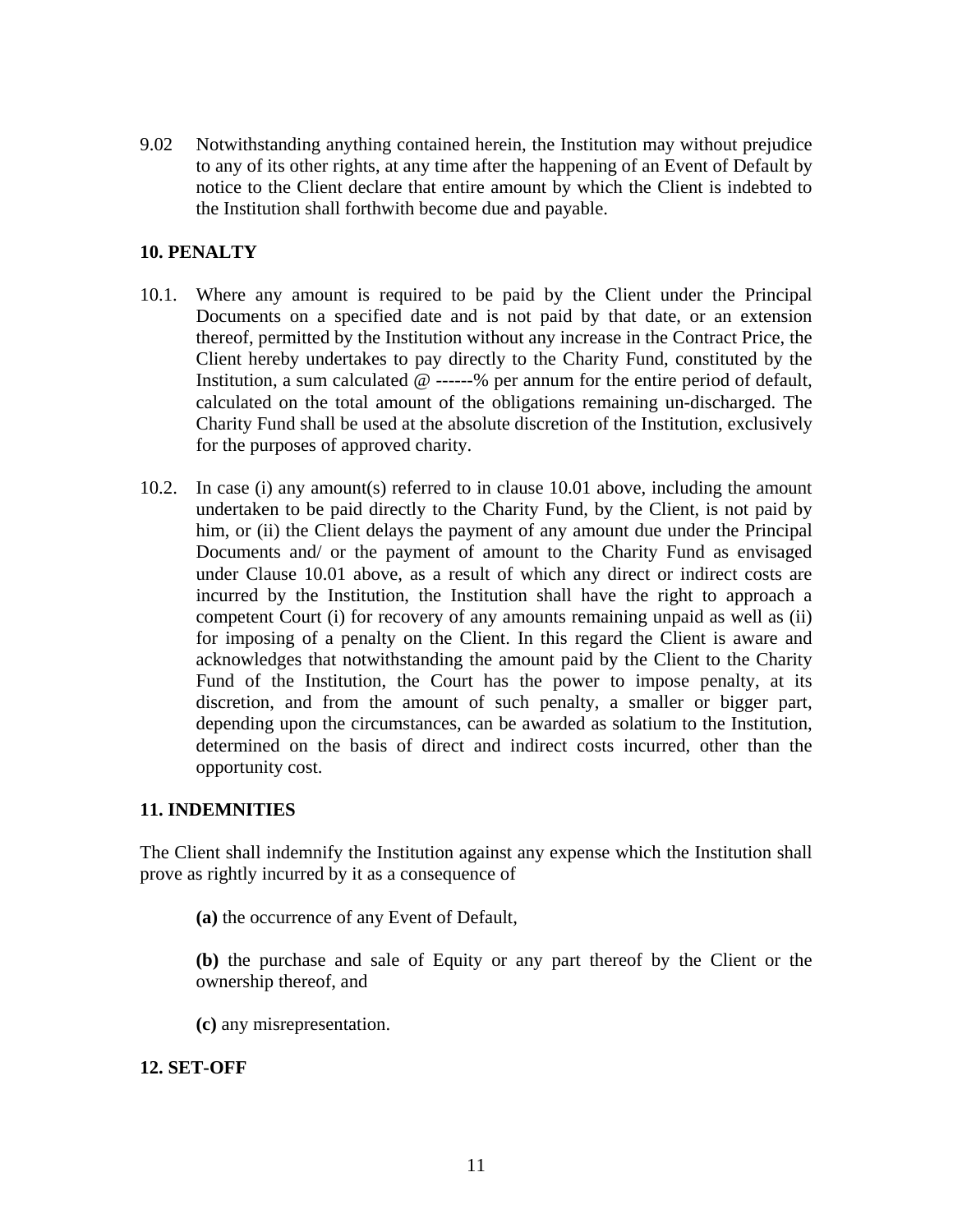The Client authorizes the Institution to apply any credit balance to which the Client is entitled or any amount which is payable by the Institution to the Client at any time in or towards partial or total satisfaction of any sum which may be due or payable from the Client to the Institution under this Agreement.

## **13. ASSIGNMENT**

- 13.01 This Agreement shall be binding upon and inure to the benefit of and be enforceable by the Institution, the Client, and respective successors permitted assigns and transferees of the parties hereto, provided that the Client shall not assign or transfer any of its rights or obligations under this Agreement without the written consent of the Institution. The Institution may assign all or any part of its rights or transfer all or any part of its obligations and/or commitments under this Agreement to any Institution, or other person. The Client shall not be liable for the costs of the assignment and/or transfer of commitments hereunder by the Institution. If the Institution assigns all or any part of its rights or transfers all or any part of its obligations and commitments as provided in this Clause, all relevant references in this Agreement to the Institution shall thereafter be construed as a reference to the Institution and/or its assignee(s) or transferee(s) (as the case may be) to the extent of their respective interests.
- 13.02 The Institution may disclose to a potential assignee or transferee or to any other person who may propose entering into contractual relations with the Institution in relation to this Agreement such information about the Client as the Institution shall consider appropriate.

## **14. FORCE MAJEURE**

Any delays in or failure by a Party hereto in the performance hereunder if and to the extent it is caused by the occurrences or circumstances beyond such Party's reasonable control, including but not limited to, acts of God, fire, strikes or other labor disturbances, riots, civil commotion, war (declared or not) sabotage, any other causes, similar to those herein specified which cannot be controlled by such Party. The Party affected by such events shall promptly inform the other Party of the occurrence of such events and shall furnish proof of details of the occurrence and reasons for its non-performance of whole or part of this Agreement. The parties shall consult each other to decide whether to terminate this Agreement or to discharge part of the obligations of the affected Party or extend its obligations on a best effort and on an arm's length basis.

## **15. GENERAL**

15.01 No failure or delay on the part of the Institution to exercise any power, right or remedy under this Agreement shall operate as a waiver thereof nor a partial exercise by the Institution of any power, right or remedy preclude any other or further exercise thereof or the exercise of any other power right or remedy. The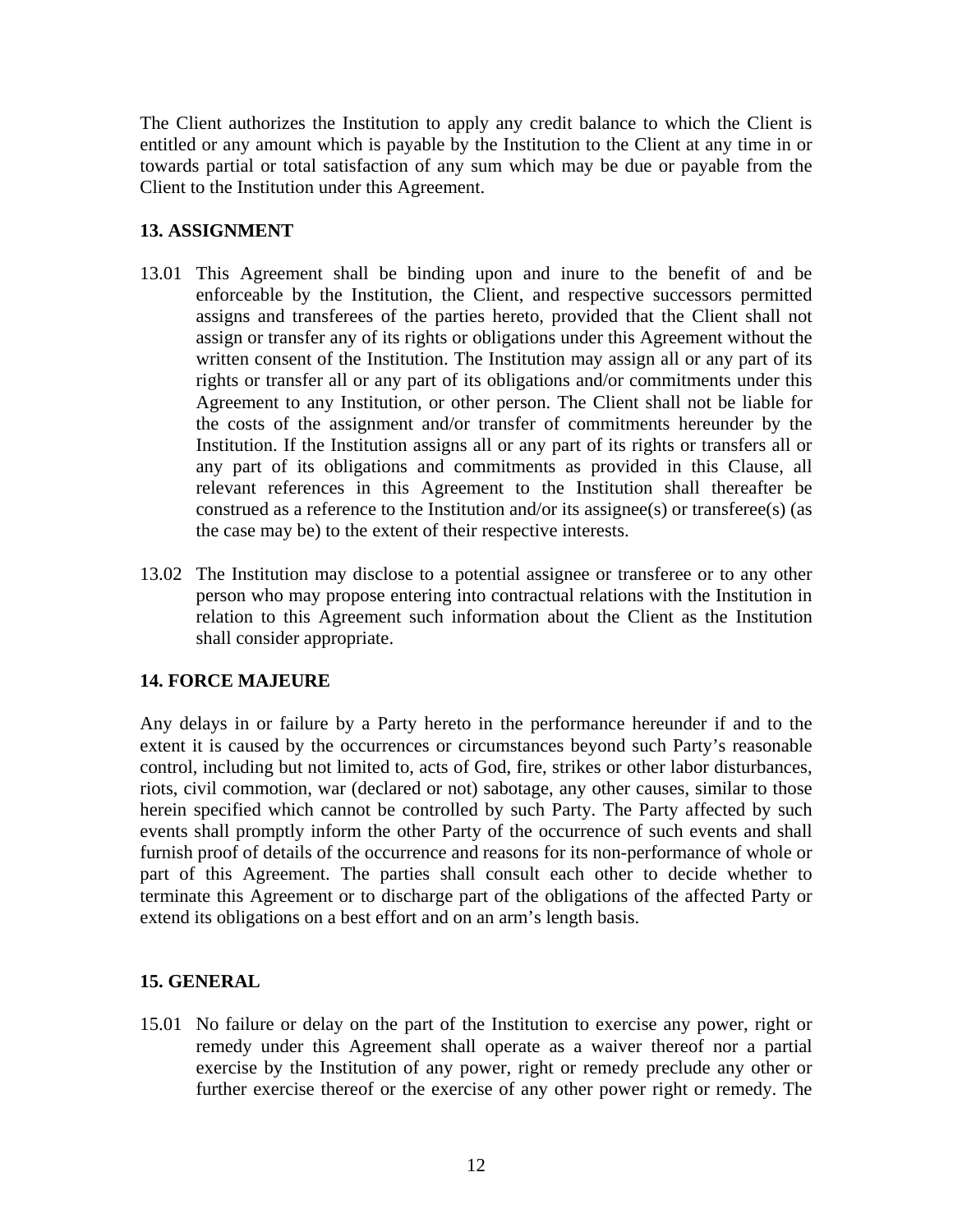remedies provided in this Agreement are cumulative and are not exclusive of any remedies provided by law;

- 15.02 This Agreement represents the entire agreement and understanding between the Parties in relation to the subject matter and no amendment or modification to this Agreement will be effective or binding unless it is in writing, signed by both Parties and refers to this Agreement;
- 15.03 This Agreement is governed by and shall be construed in accordance with Pakistan law. All competent courts at shall have the non-exclusive jurisdiction to hear and determine any action, claim or proceedings arising out of or in connection with this Agreement.
- 15.04 Nothing contained herein shall prejudice or otherwise affect the rights and remedies that may otherwise be available under law to the parties.
- 15.05 Any reconstruction, division, re-organization or change in the constitution of the Institution or its absorption in or amalgamation with any other person or the acquisition of all or part of its undertaking by any other person shall not in any way prejudice or affect its rights hereunder.
- 15.06 The two parties agree that any notice or communication required or permitted by this agreement shall be deemed to have been given to the other party seven days after the same has been posted by registered mail or the next Business Day if given by a facsimile message or telex or by any other electronic means, or the next Business Day as counted from the date of delivery if delivered by courier mail;
- 15.07 This agreement may be amended or any term or condition waived only in writing executed by persons duly authorized, provided that no term or condition which has the effect of materiality altering the agreement or which is otherwise repugnant to Sharia shall be added, deleted or waived.

**IN WITNESS WHEREOF**, the Parties to this Agreement have caused this Agreement to be duly executed on the date and year first aforementioned.

\_\_\_\_\_\_\_\_\_\_\_\_\_\_\_\_\_\_\_\_\_\_\_\_\_\_\_\_\_ \_\_\_\_\_\_\_\_\_\_\_\_\_\_\_\_\_\_\_\_\_\_\_\_\_\_\_\_\_\_\_\_\_\_

For and on behalf of **For and on behalf of linsert name of the Modaraba]**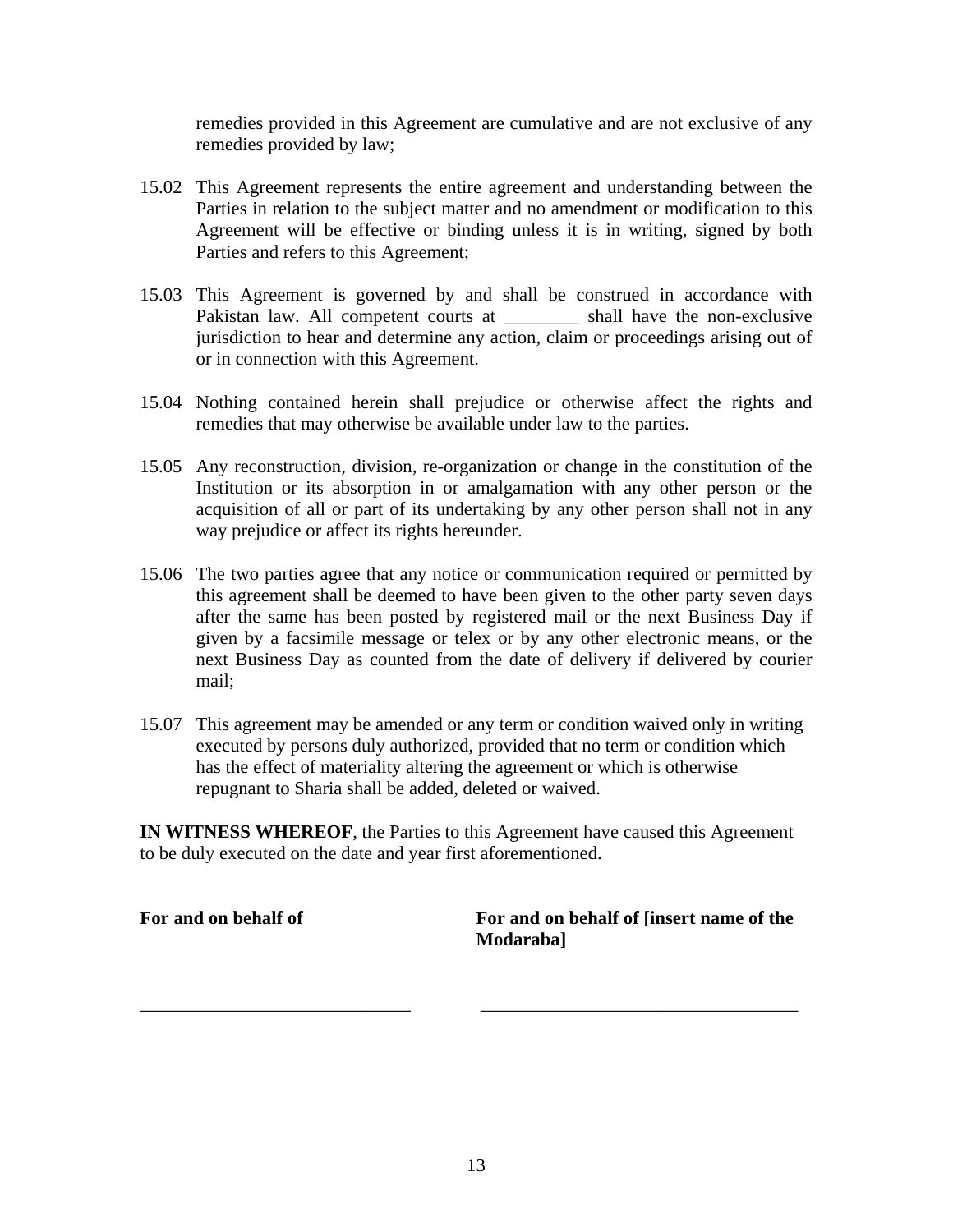# **WITNESSES:**

# **WITNESSES:**

 $1.$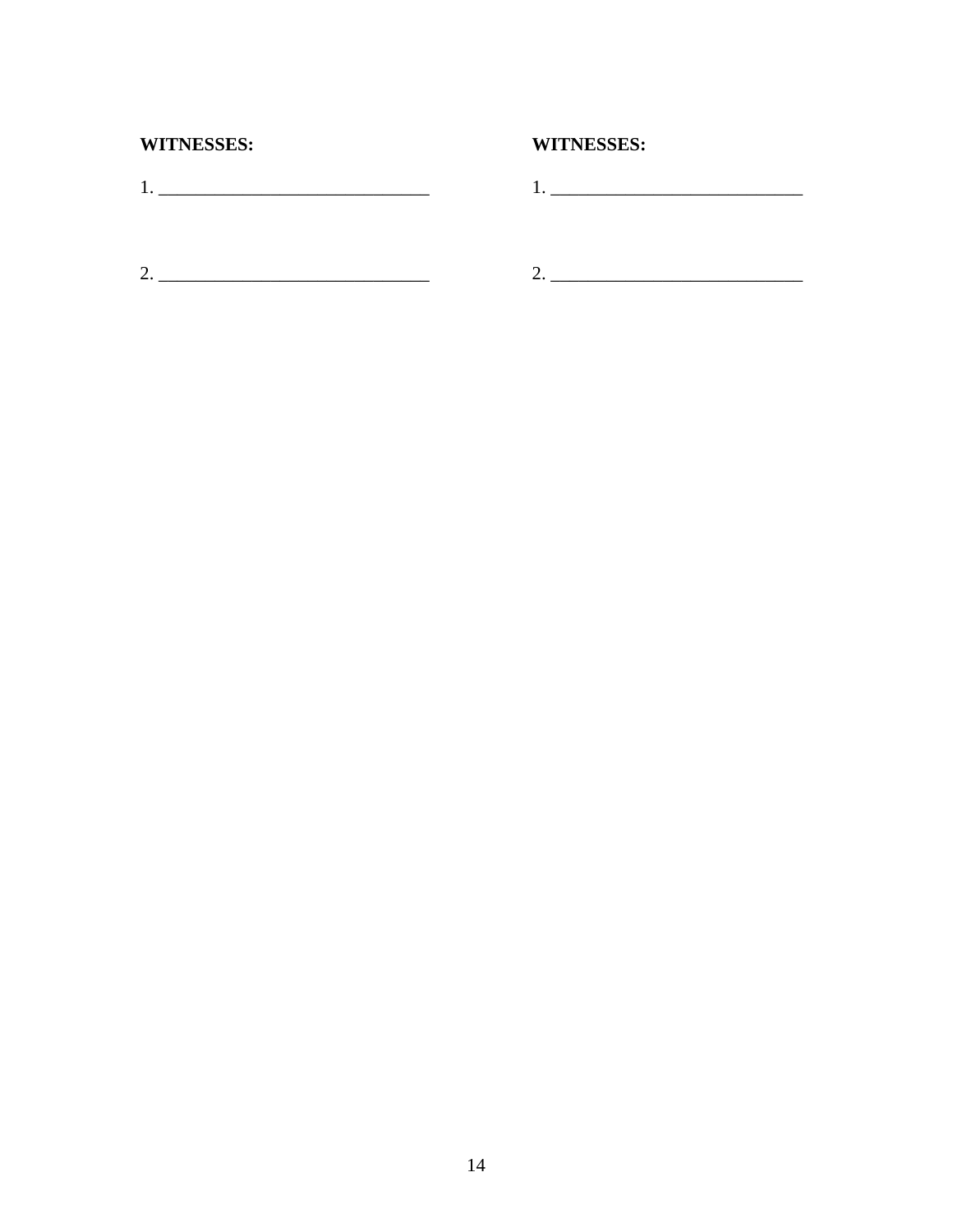**To: \_**\_\_\_\_\_\_\_\_\_\_\_\_\_\_\_ \_\_\_\_\_\_\_\_\_\_\_\_\_\_\_\_\_\_\_

## **AGENCY AGREEMENT**

With reference to the Murabahah Facility Agreement dated \_\_\_\_\_\_\_\_\_\_\_, we hereby confirm our agreement to appoint you as our Agent to acquire for our account and benefit equity of the description to be specified in the purchase requisition which shall be issued from time to time, under the following terms and conditions;

**1.** As an Agent of the Institution, you will be responsible to receive the Equity directly from the Broker (s) from time to time in terms of Purchase Requisition(s) to be duly endorsed by the Institution and provide us a declaration confirming acquisition thereof, along with a statement containing relevant details.

**2.** The bank shall prepare a Pay Order/Cross cheque, etc in the name of Broker that will be handed over to the Agent. The Broker will issue an invoice in the name of Bank - Account Client (e.g. 'XYZ Modaraba – ABC Company').

**3.** In case of failure on your part to: -

**a)** Acquire equity in terms of this agreement and to refund, in consequence, the amount paid by us (the Institution) therefore, and/or

**b)** Repay the amount, if any, due from you upon a notice of revocation, if any, served by you in the manner provided hereunder; you shall become liable to pay a penalty to the institution by credit to a special Account, separately maintained by the institution, an amount which shall be 5% over the rate announced by SBP for providing short term accommodation to commercial banks, as on the date of such default by you. This amount will be calculated on the entire amount due from you, under this Agency Agreement and for the entire period for which the default subsists. The amount of such penalty shall be utilized by the institution only for the purposes of charity, in its absolute discretion.

**4.** The Institution shall have the authority, in its absolute discretion to refuse the disbursement of funds or to revoke this Agency Agreement at any time, subject to a notice in writing served given at least 07 days prior to revocation.

**5.** You may revoke this Agency Agreement by giving a notice in writing of at least 07 days prior to the date of intended revocation, provided that any amount due by you to the Institution shall become payable immediately and until such time that any such amount due from you has been discharged in full, this agreement shall not be deemed to have been revoked.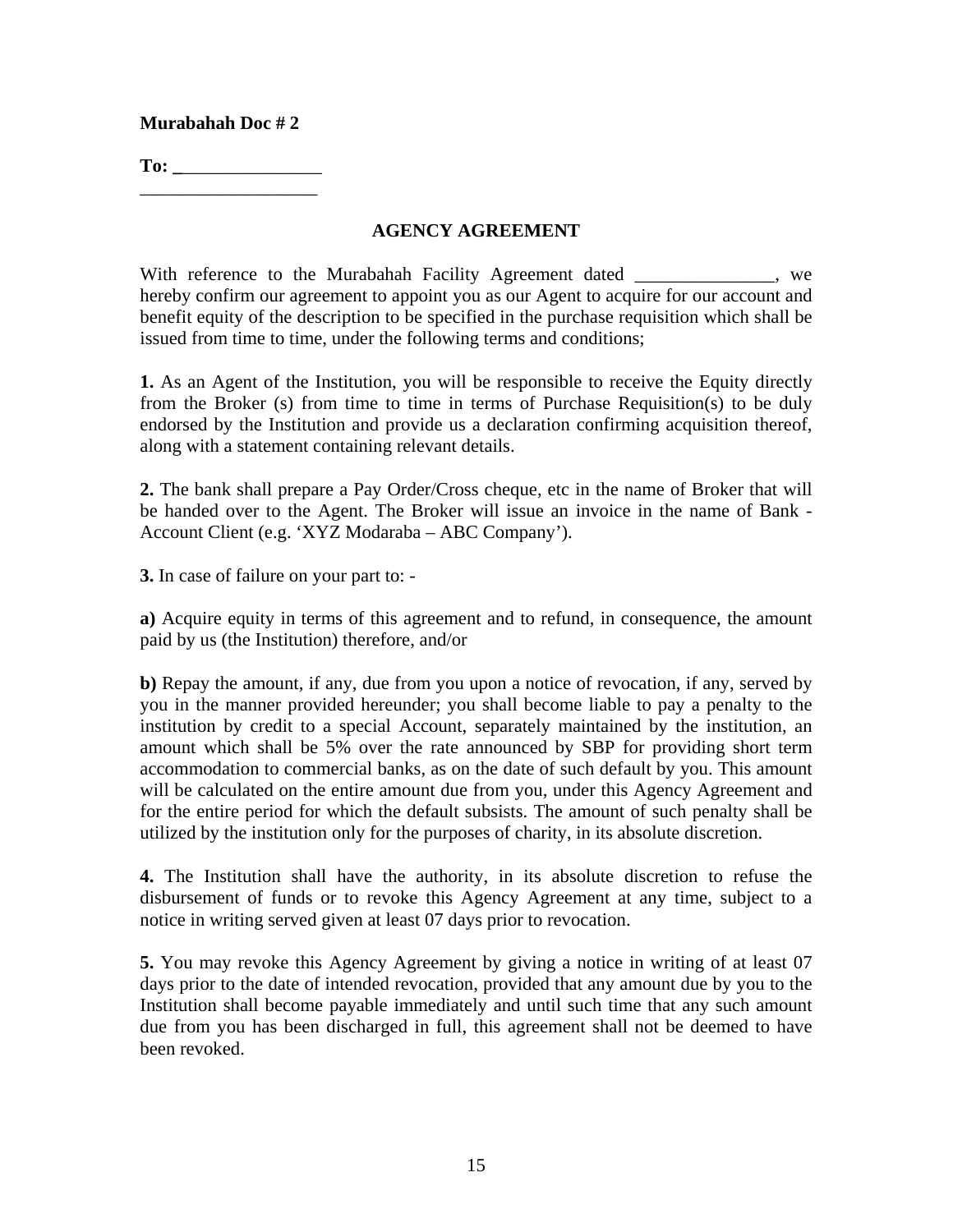**6.** This Agency Agreement shall remain in force until revoked and shall be governed by the prevailing laws of Pakistan and the Murabahah Facility Agreement dated Any dispute between the parties shall be submitted to a Court/Tribunal of competent jurisdiction in \_\_\_\_\_\_\_\_\_\_.

Kindly signify your acceptance of the foregoing terms and conditions by signing the duplicate.

For and on behalf of (insert name of the Institution)

# **AUTHORISED SIGNATORY OF THE INSTITUTION**

## **AGREED AND ACCEPTED**

For and on behalf of [insert name]

\_\_\_\_\_\_\_\_\_\_\_\_\_\_\_\_\_\_\_\_\_\_\_\_\_\_\_

## **AUTHORISED SIGNATORY OF THE AGENT**

\_\_\_\_\_\_\_\_\_\_\_\_\_\_\_\_\_\_\_\_\_\_\_\_\_\_\_\_\_\_\_\_\_\_\_

## **WITNESSES:**

1. \_\_\_\_\_\_\_\_\_\_\_\_\_\_\_\_ 2. \_\_\_\_\_\_\_\_\_\_\_\_\_\_\_\_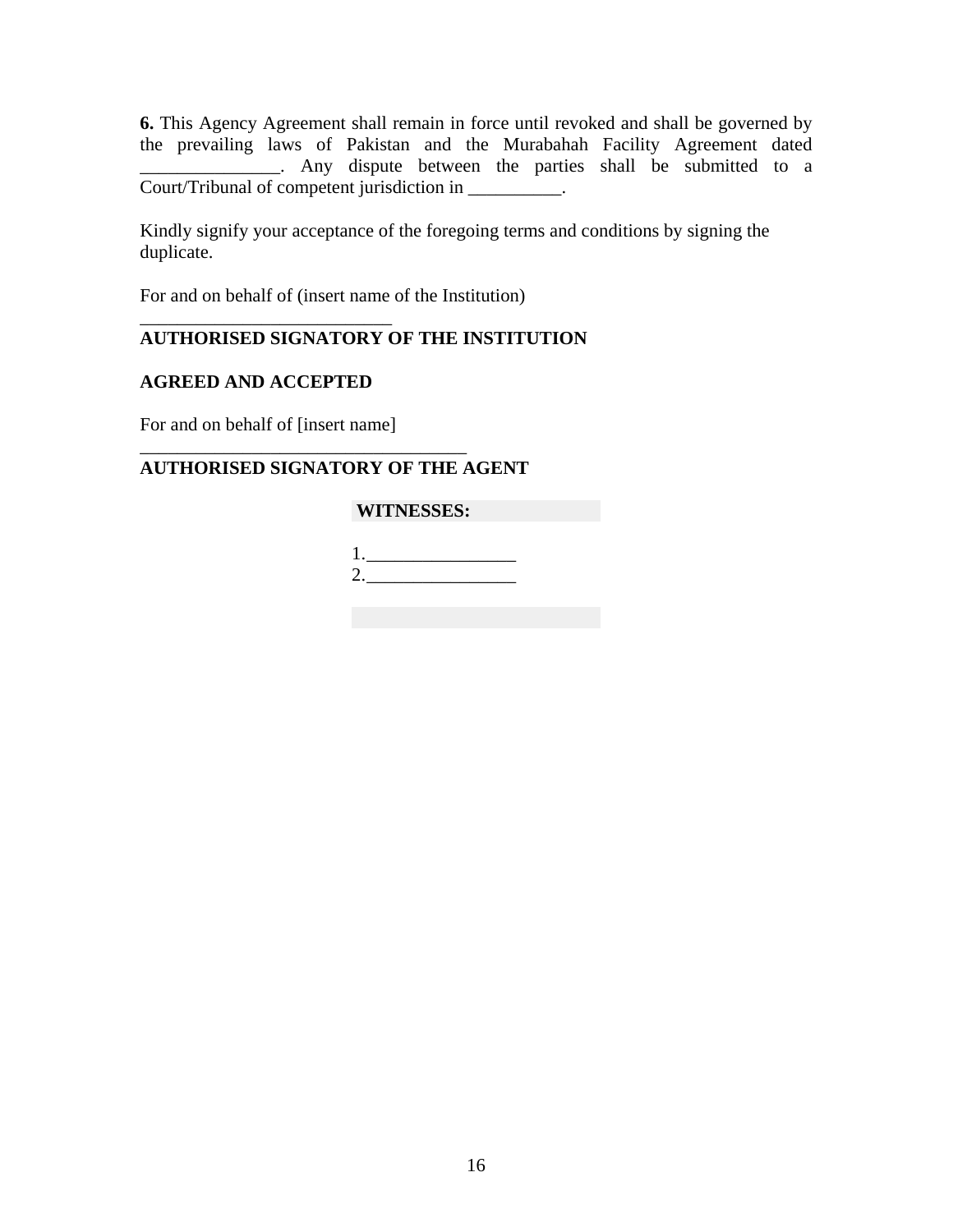## **PURCHASE REQUISITION**

| S. No. |  |
|--------|--|
| Date:  |  |

To:

\_\_\_\_\_\_\_\_\_\_\_\_\_\_\_\_\_\_\_\_\_\_\_\_\_\_\_ [Insert name and address of the Institution]

\_\_\_\_\_\_\_\_\_\_\_\_\_\_\_\_\_\_\_\_\_\_\_\_\_\_\_

Dear Sirs,

## **PURCHASE REQUISITION FOR PURCHASE OF THE SHARES/EQUITY UNDER EQUITY MURABAHAH FACILITY AGREEMENT DATED**

**(1)** Please refer to the Murabahah Facility Agreement dated [\_\_\_\_\_\_] (the **"Agreement"**) between [insert name of the Client] (the **"Client"**) (of the first part) and [insert name of the Institution] (the "Institution") (of the second part).

**(2)** All terms defined in the Agreement bear the same meanings herein.

**(3)** The Client hereby requests you to purchase the Shares/Equity from the Stock Exchange thorough its Broker as per the provisions of the Agreement as follows:

**(a)** Shares/Equity as detailed in Murabahah Document # 3/2:

**(b)** Cost Price: \_\_\_\_\_\_\_\_\_\_\_\_\_\_\_\_\_\_\_\_

**(c)** Value Date: \_\_\_\_\_\_\_\_\_\_\_\_\_\_\_\_\_\_\_

**(4)** Please make arrangements to pay the Cost Price to the account of \_\_\_XYZ Company on the Value Date in immediately available funds.

**(5)** All the terms and conditions of the Agreement shall form an integral part of this Requisition.

Yours faithfully,

 $\overline{\phantom{a}}$ 

For and on Behalf of the Client

\_\_\_\_\_\_\_\_\_\_\_\_\_\_\_\_\_\_\_\_\_\_

\_\_\_\_\_\_\_\_\_\_\_\_\_\_\_\_\_\_\_\_\_\_\_\_\_\_\_\_\_\_\_\_\_\_\_\_\_\_\_\_\_\_\_\_\_\_\_\_\_\_\_\_\_\_\_\_\_\_\_\_\_\_\_\_\_\_\_\_\_\_\_\_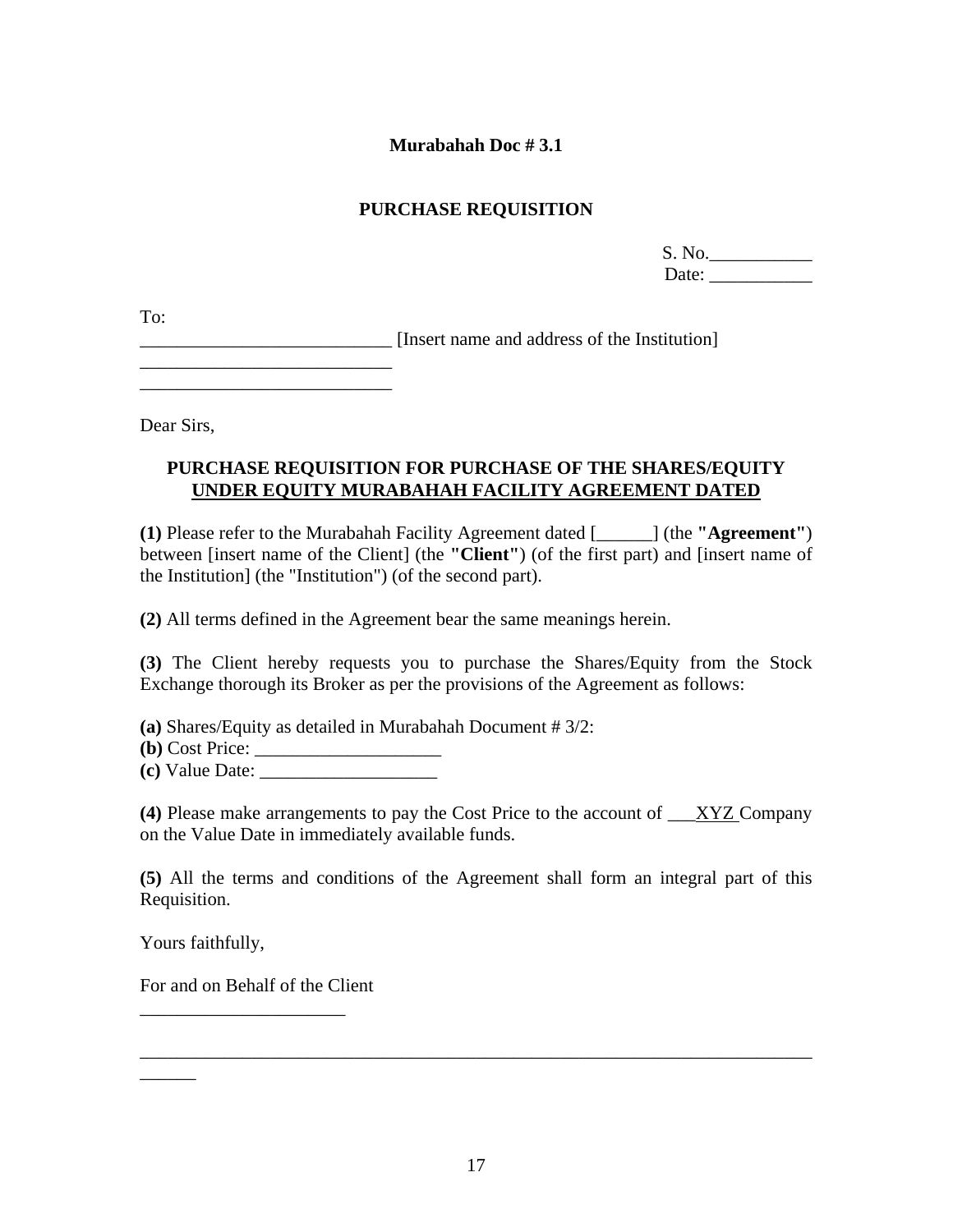# **INSTITUTION'S INSTRUCTIONS**

No.\_\_\_\_\_\_\_\_\_\_\_\_\_ Date: \_\_\_\_\_\_\_\_\_\_\_\_\_

M/s. Broker\_\_\_\_\_\_\_\_\_\_\_\_

\_\_\_\_\_\_\_\_\_\_\_\_\_\_\_\_\_\_\_\_\_

Dear Sir,

You are hereby instructed to execute the aforesaid Purchase Requisition for and on our behalf in the manner, to the extent and for the Shares/Equity stipulated therein.

For and on Behalf of

\_\_\_\_\_\_\_\_\_\_\_\_\_\_\_\_\_\_\_\_\_\_ (Insert Institution's name)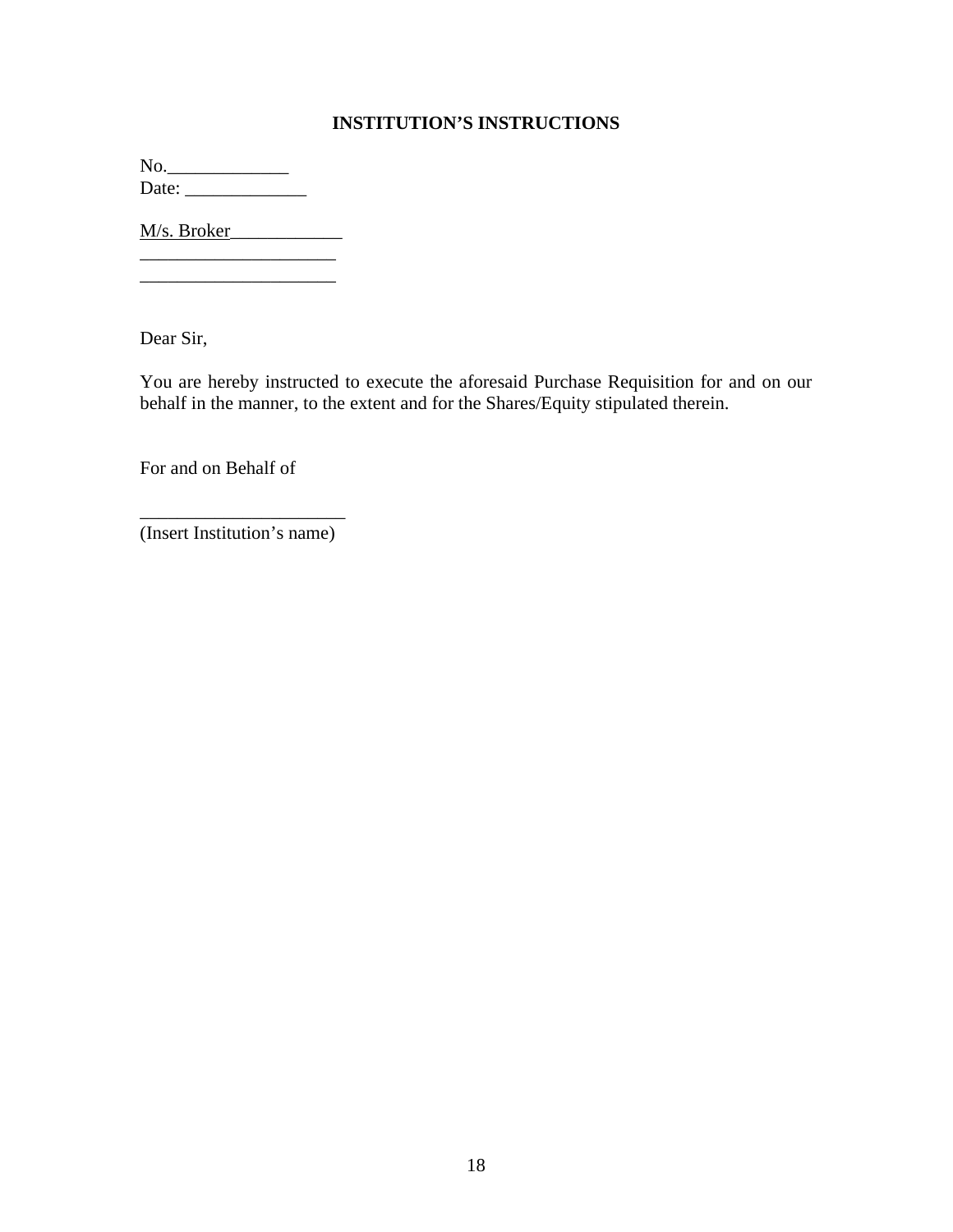## **DETAILS OF SHARES/EQUITY TO BE PURCHASED (To be attached to Purchase Requisition)**

Name of Broker : \_M/s.Broker\_\_\_\_\_\_\_\_\_\_\_\_\_\_\_\_\_\_\_\_\_\_\_\_\_\_\_ Date:\_\_\_\_\_\_\_\_\_\_\_\_

\_\_\_\_\_\_\_\_\_\_\_\_\_\_\_\_\_\_\_\_\_\_\_\_\_\_\_\_\_\_\_\_\_\_\_\_\_\_\_\_\_\_\_\_\_\_\_\_\_\_\_\_\_\_\_\_\_\_\_\_\_\_\_\_\_\_\_\_\_\_

Address:

| Name of Shares/Equity | Quantity |
|-----------------------|----------|
|                       |          |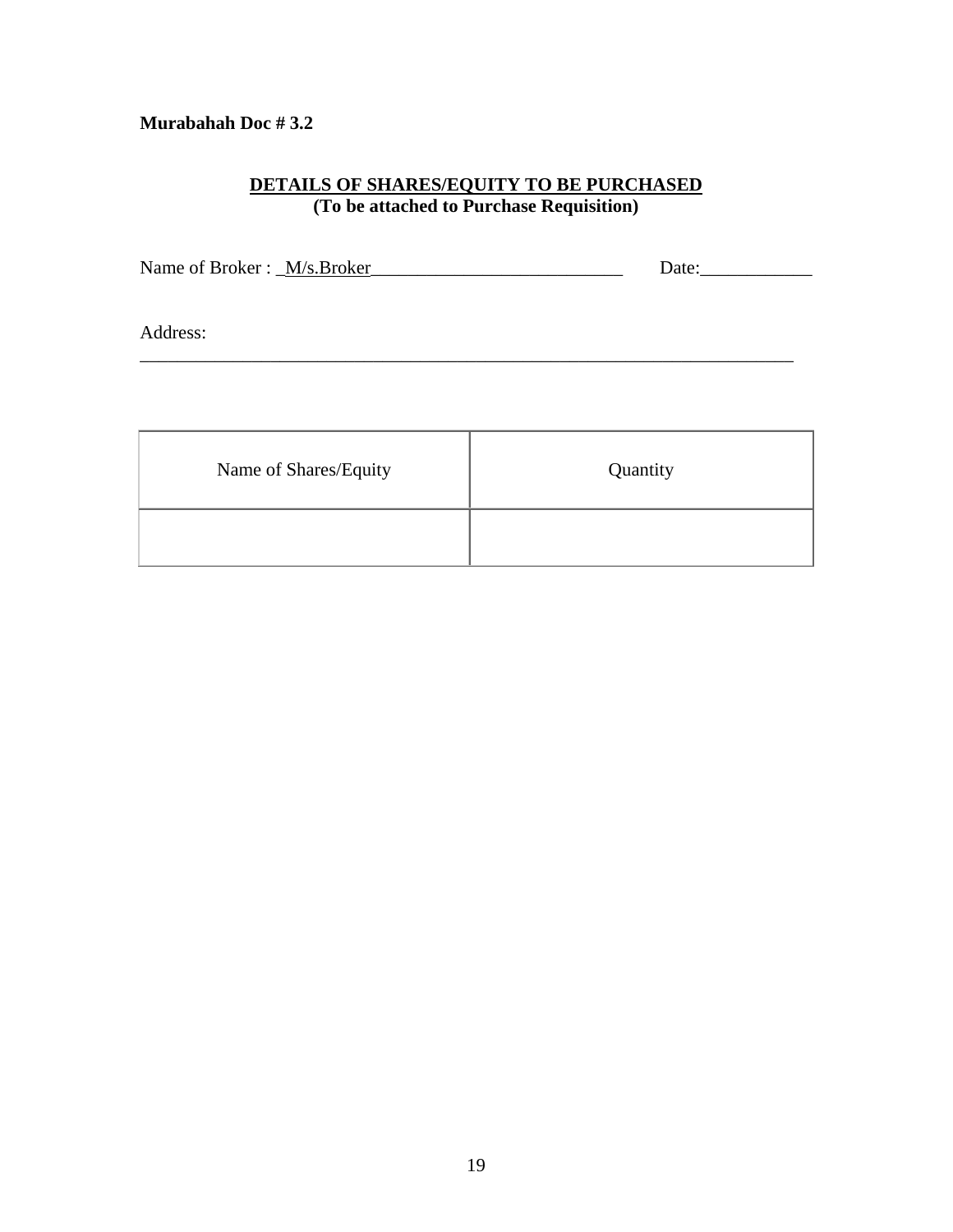## **R E C E I P T**

Received with thanks **Pay Order/Cross cheque, in the name of Broker** from

|  | branch, amounting to Rs. |  |  |                                                       |  |                         | (Rupees) |
|--|--------------------------|--|--|-------------------------------------------------------|--|-------------------------|----------|
|  |                          |  |  | only) for the purchase of Shares/Equity in respect of |  |                         |          |
|  | which a Quotation dated  |  |  |                                                       |  | has been issued by M/s. |          |
|  |                          |  |  |                                                       |  |                         |          |

In the event of failure on the part of the Broker/Broker to supply the said Shares/Equity within the period specified in the Purchase Requisition, I/We undertake and agree to refund/reimburse the full amount of Rs.\_\_\_\_\_\_\_\_\_\_\_\_\_ and all cost and consequences under and in terms of the Agency Agreement.

For and on behalf of [Insert name of the Agent)

\_\_\_\_\_\_\_\_\_\_\_\_\_\_\_\_\_\_\_\_\_\_

Authorized Signatory

Date: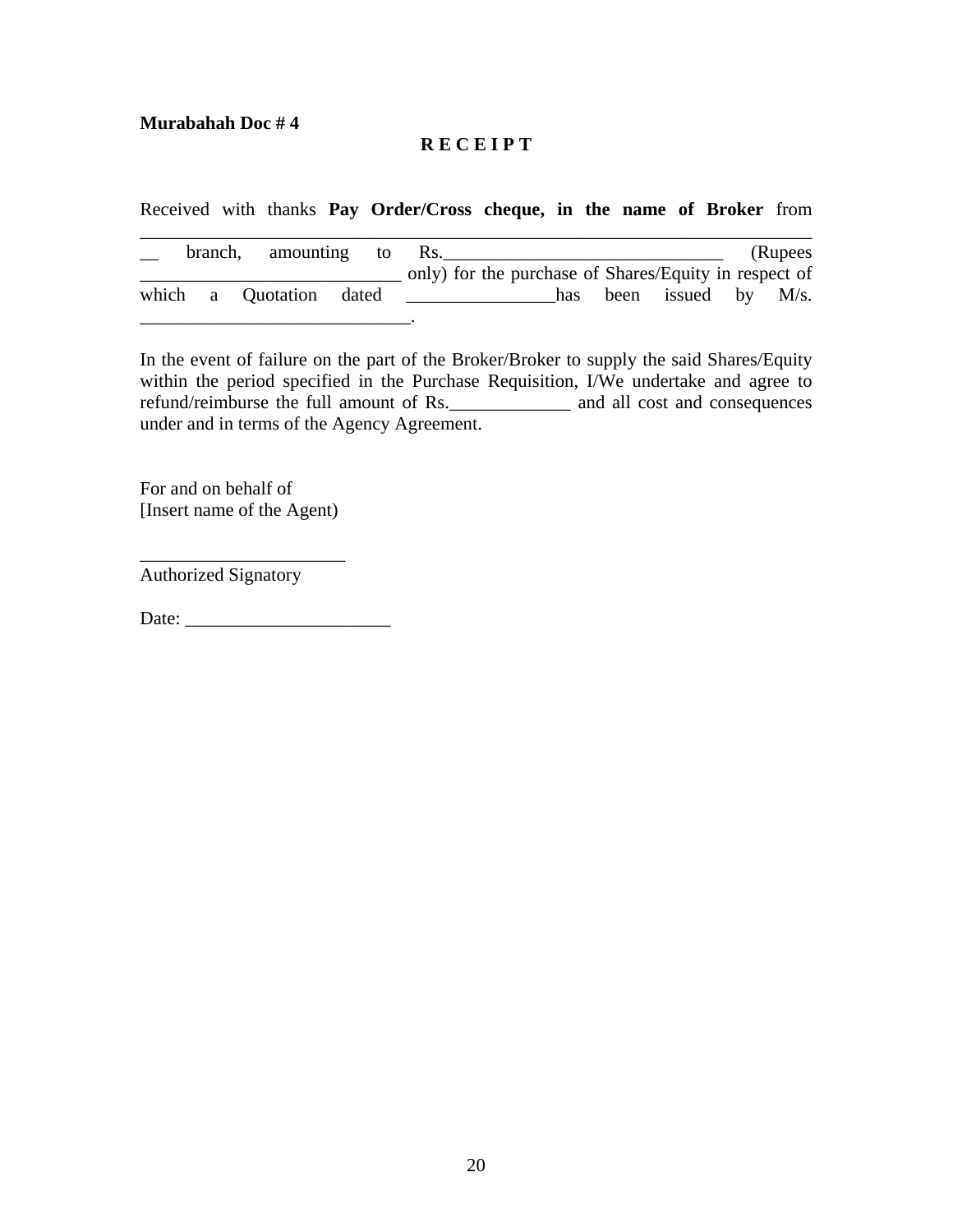## **DECLARATION**

#### **(Part-I) CONFIRMATION OF SHARES/EQUITY PURCHASED**

Date: \_\_\_\_\_\_\_\_\_\_\_\_\_\_\_

Messrs. \_\_\_\_\_\_\_\_\_\_\_\_\_\_\_\_\_\_\_\_\_\_\_\_\_

With reference to the Agency Agreement dated \_\_\_\_\_\_\_\_\_\_ and the Institution's instructions contained in Murabahah Document # 3/1, we hereby declare and certify that acting as your Agent, we have delivered the payment order/ Cross Cheque given by your good selves to M/s \_\_\_\_\_\_\_\_\_\_\_\_\_\_\_\_\_\_\_\_\_\_\_\_\_\_\_\_\_\_\_\_\_\_\_\_\_\_\_\_\_ and purchased on your behalf the Shares/Equity as detailed in Murabahah Document # 3/2).

Further the Shares/Equity are in my/our possession at the following address:

Copies of bill/cash memo/invoice issued in the name of "ABC Modaraba – XYZ Company" by M/s \_\_\_\_\_\_\_\_\_\_\_\_\_\_\_\_\_\_\_\_\_\_\_\_\_\_\_\_\_are attached.

For and on behalf of [insert Agent's name]

\_\_\_\_\_\_\_\_\_\_\_\_\_\_\_\_\_\_\_\_\_\_\_\_\_\_ **AUTHORISED SIGNATORY**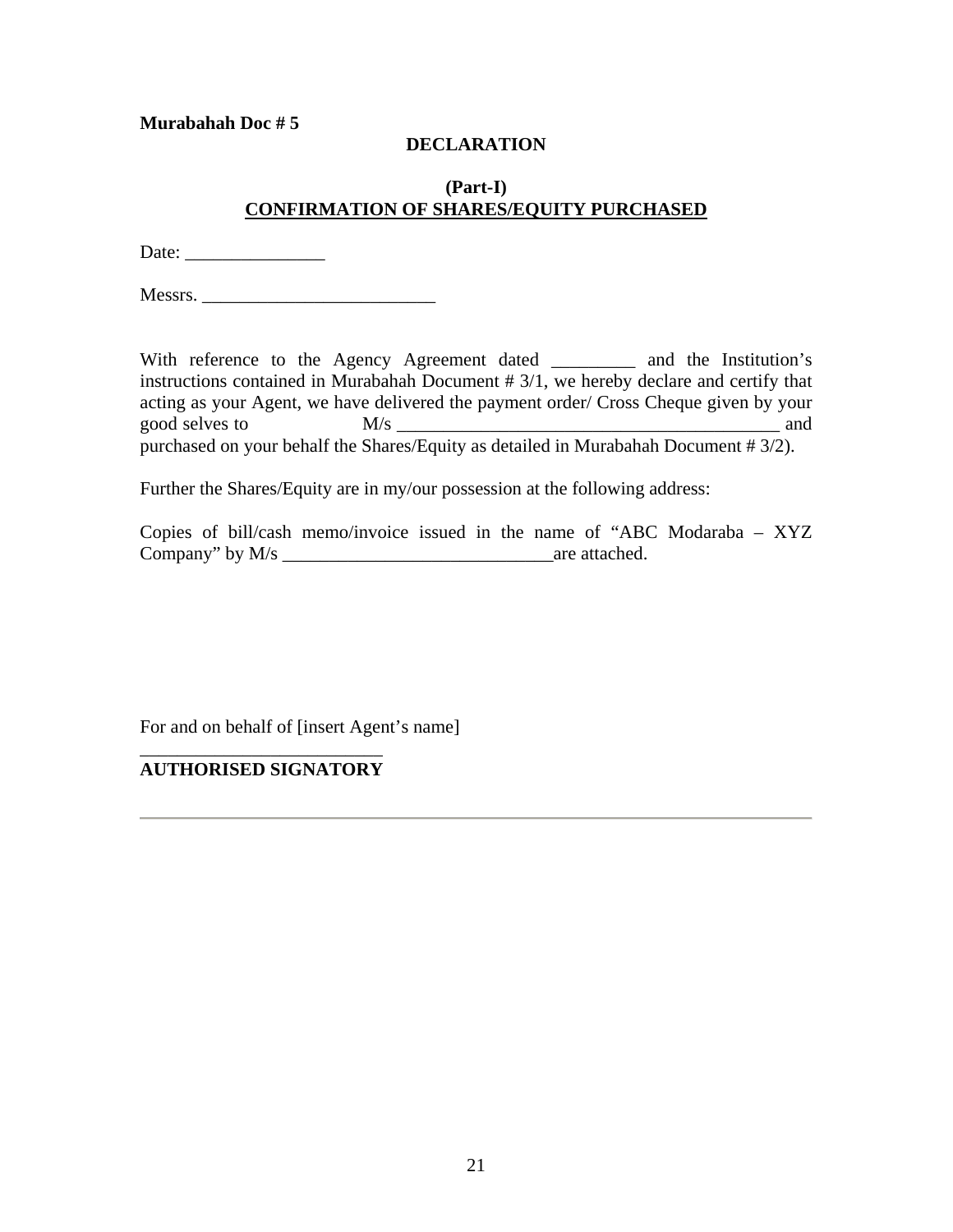#### **(Part-II) OFFER TO PURCHASE**

I/We offer to purchase the above Shares/Equity from you for a Contract Price of Rs. \_\_\_\_\_\_\_\_\_\_\_\_\_\_\_\_\_\_\_\_\_\_ (Rupees \_\_\_\_\_\_\_\_\_\_\_\_\_\_\_\_\_\_\_\_\_\_\_\_\_\_\_\_\_\_\_\_\_\_\_\_\_\_\_\_

only).

I/We undertake to pay the Contract Price referred to above in lump sum on \_\_\_\_\_\_\_, or in \_\_\_\_\_\_\_\_\_\_installments, if agreed by the Institution, as per the attached schedule (Murabahah Document # 6).

For and on behalf of [Insert Agent's name]

**AUTHORISED SIGNATORY**  Date: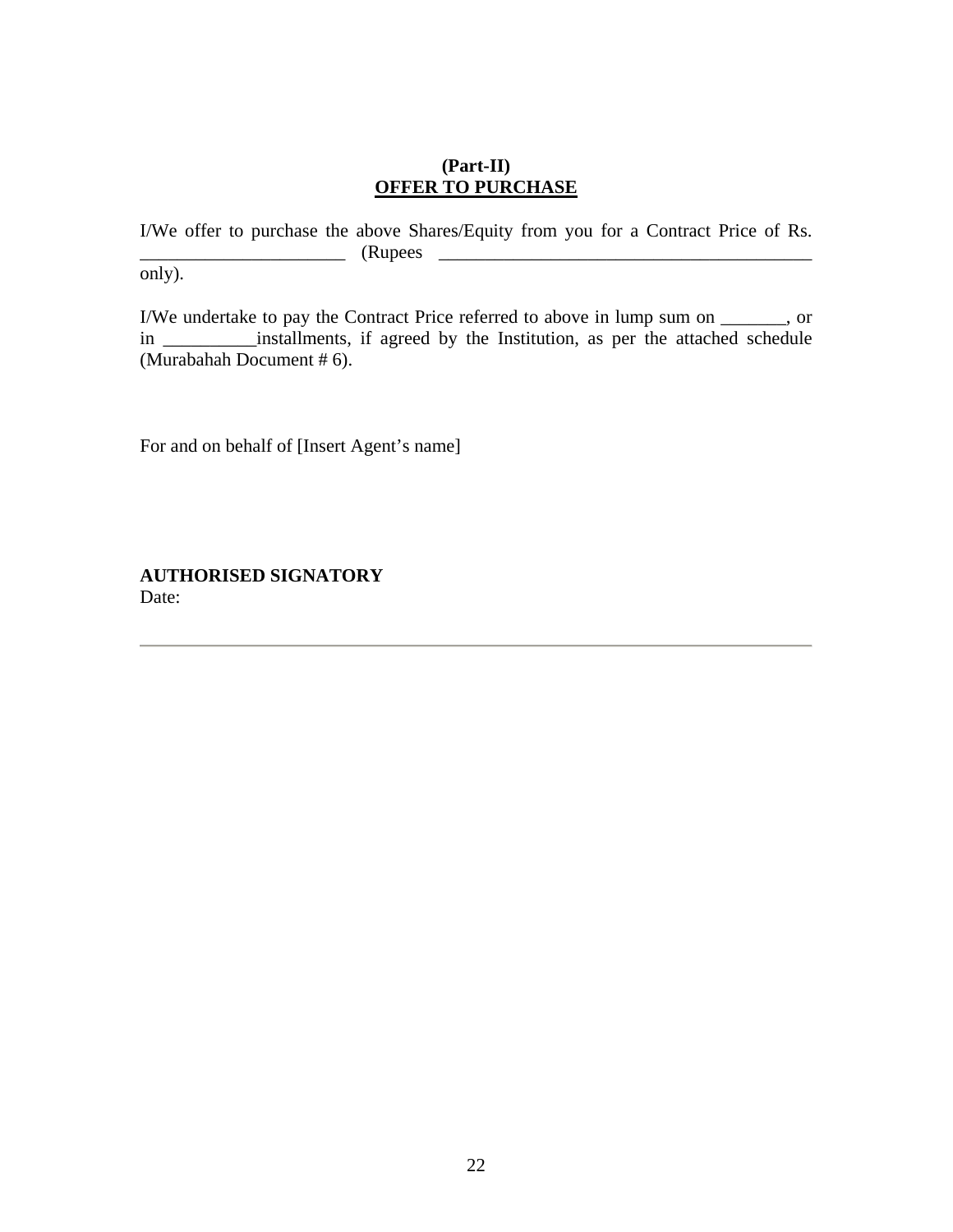#### **(Part-III) INSTITUTION'S ACCEPTANCE**

We have accepted your offer and have sold the above-mentioned Shares/Equity to you on the following terms and conditions.

**1)** The Contract Price is Pak Rs.\_\_\_\_\_\_\_\_\_ (Rupees only) comprising cost incurred Rs. \_\_\_\_\_\_\_\_\_\_, plus Profit Rs. \_\_\_\_\_\_\_\_\_\_\_\_ (Rupees\_\_\_\_\_\_\_\_\_\_\_\_\_\_\_\_\_\_\_\_\_\_\_\_\_\_\_\_\_).

**2)** The Contract Price stated above shall be payable in lump sum on \_\_\_\_\_\_\_\_\_\_ or in \_\_\_\_\_installments, as per the attached schedule (Murabahah Document # 6).

For and on behalf of [Insert name of the Institution]

 $\frac{1}{2}$  ,  $\frac{1}{2}$  ,  $\frac{1}{2}$  ,  $\frac{1}{2}$  ,  $\frac{1}{2}$  ,  $\frac{1}{2}$  ,  $\frac{1}{2}$  ,  $\frac{1}{2}$  ,  $\frac{1}{2}$  ,  $\frac{1}{2}$  ,  $\frac{1}{2}$  ,  $\frac{1}{2}$  ,  $\frac{1}{2}$  ,  $\frac{1}{2}$  ,  $\frac{1}{2}$  ,  $\frac{1}{2}$  ,  $\frac{1}{2}$  ,  $\frac{1}{2}$  ,  $\frac{1$ 

**AUTHORISED SIGNATORY AUTHORISED SIGNATORY** Date: Date:

\_\_\_\_\_\_\_\_\_\_\_\_\_\_\_\_\_\_\_\_\_\_\_\_\_\_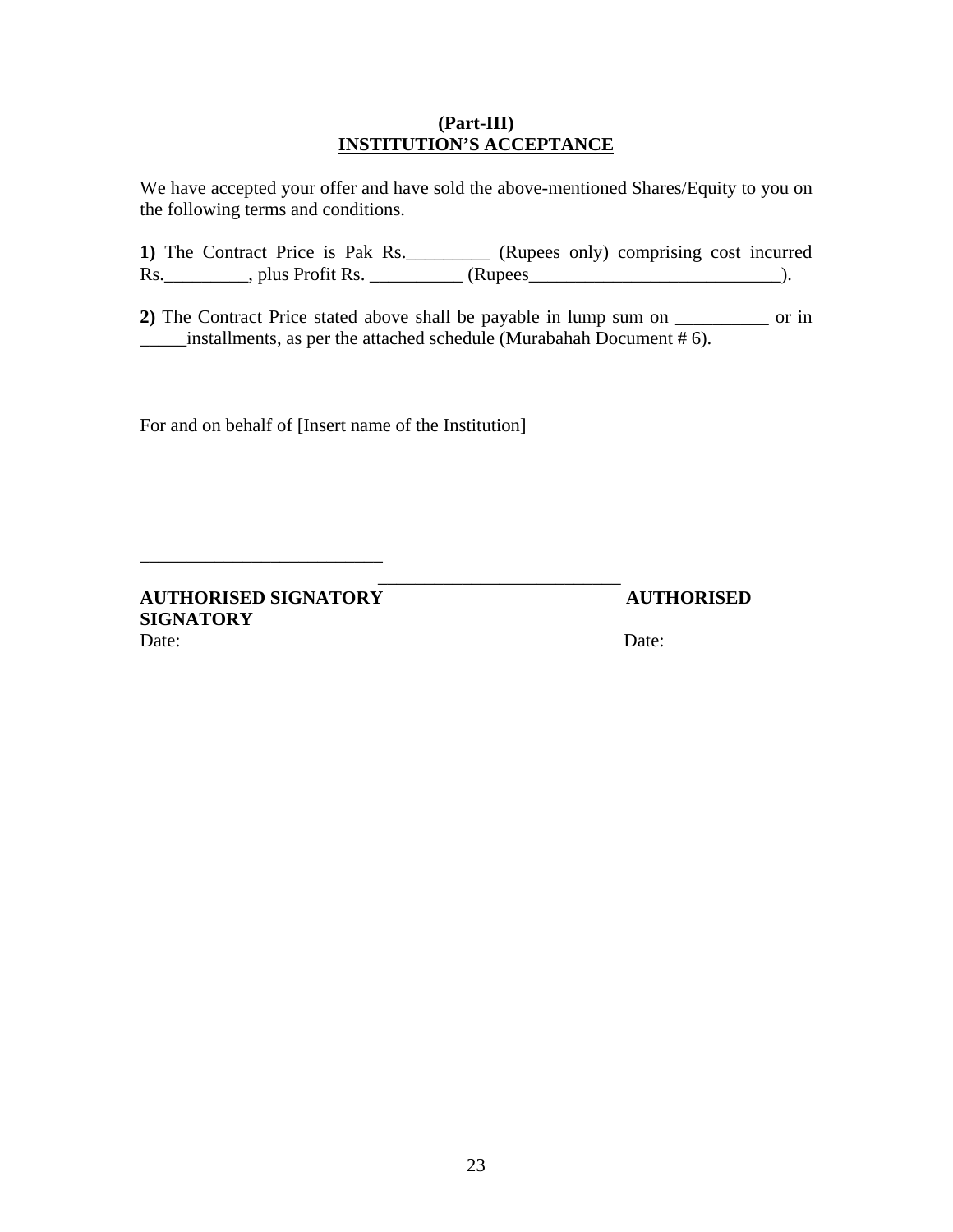# **Murabahah Doc # 6 SCHEDULE OF PAYMENTS OF CONTRACT PRICE**

| <b>Payment Date</b> | <b>Installment Amount</b> |
|---------------------|---------------------------|
|                     |                           |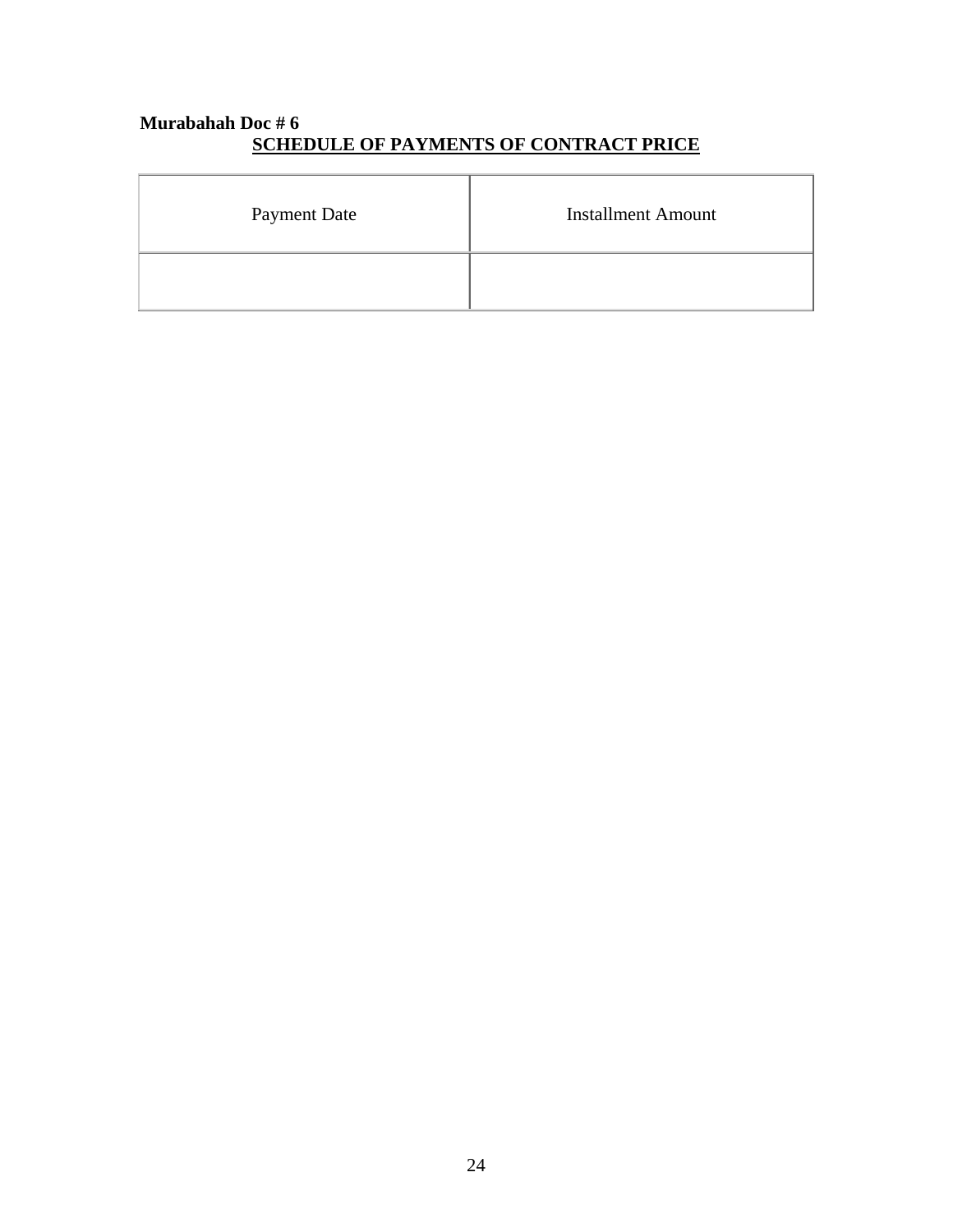# **SCHEDULE OF SECURITY**

| Description of Security                                                                            | Nature of Charge                                      |
|----------------------------------------------------------------------------------------------------|-------------------------------------------------------|
| Shares of equal value plus Margin of<br>(%) or any other Security approved by<br>Credit Committee. | Lien Mark at CDC or all Shares plus<br>Margin Shares. |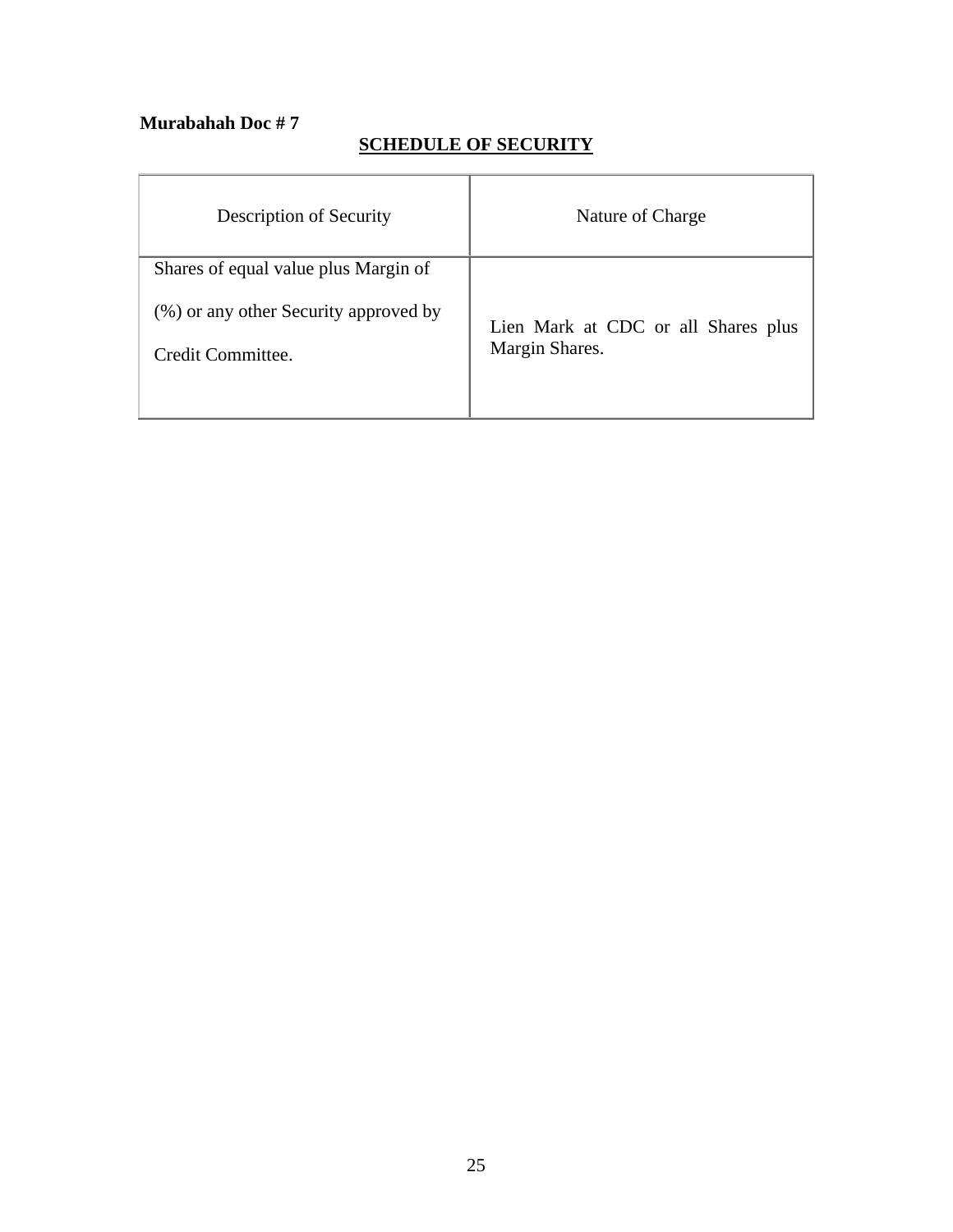#### **CONFIRMATION**

The XYZ Modaraba

 $\overline{\phantom{a}}$  , where  $\overline{\phantom{a}}$ 

We have received with thanks the purchase price amounting to Rs.\_\_\_\_\_\_\_\_\_\_\_\_\_\_\_\_\_\_\_\_\_\_\_\_\_\_\_\_\_\_ (Rupees \_\_\_\_\_\_\_\_\_\_\_\_\_\_\_\_\_\_\_\_\_\_\_\_\_\_\_\_ only) from M/s. <u>XYZ MODARABA</u> and deposited the scripts/share with Central Depository Committee (CDC) along with Lien Mark in favour of M/S \_\_XYZ MODARABA \_\_.

For and on behalf of [Insert name of the Broker/Agent]

Authorized Signatory

Date: \_\_\_\_\_\_\_\_\_\_\_\_\_\_\_\_\_

\_\_\_\_\_\_\_\_\_\_\_\_\_\_\_\_\_\_\_\_\_\_